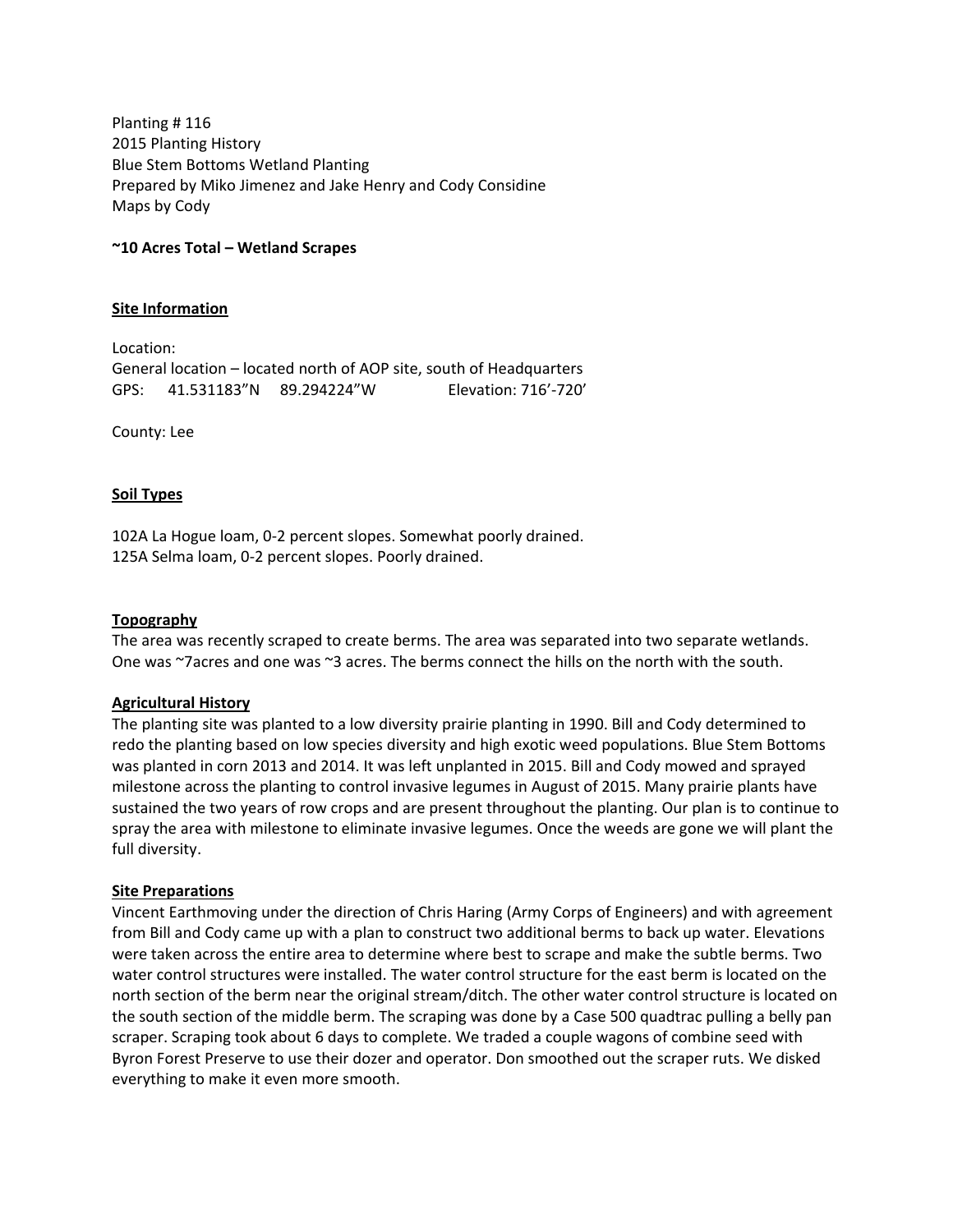#### **Planting the seed**

Mikko Jimenez and Jake Henry planted the wetland as well as the berms around them using the gravity box seeders. Both seeders were opened all the way.

**Weather:** We started planting on Tuesday, October 13 and finished on Wednesday, October 14. The high temp for the first day was 64 degrees F, with an average wind speed of 13 mph and no precipitation. The high temp for the second day was 54 degrees F, with an average wind speed of 2 mph and no precipitation.

|                                    | Wet mix<br>weight<br>(Ibs) | Wet mix<br>lbs/acre | <b>Mesic</b><br>mix<br>weight<br>(lbs) | <b>Mesic mix</b><br>lbs/acre | Oat<br>weight<br>(lbs) | Oat<br>lbs/acre | <b>Total</b><br>weight | <b>Total</b><br>lbs/acre |
|------------------------------------|----------------------------|---------------------|----------------------------------------|------------------------------|------------------------|-----------------|------------------------|--------------------------|
| 7-acre<br><b>Middle</b><br>Wetland | 180.75                     | 25.80               | 277.30                                 | 39.60                        | 192                    | 27.40           | 650.05                 | 92.86                    |
| 3-acre<br>East<br>Wetland          | 88.00                      | 29.30               | 109.50                                 | 36.50                        | 144                    | 48.00           | 341.50                 | 113.83                   |

**Wetlands – \*Seed was collected in 2014 and planted in October 2015.**

We used a combination of 2 seed mixes and store-bought oats to plant the wetlands. Seeds were spread by two separate seeders, one of which was pulled by the Kubota UTV and the other by a truck. The Kubota UTV generally covered more muddy areas towards the middle of the wetland whereas the truck focused on planting the perimeter of the wetland. Areas that were inaccessible by vehicle were seeded by hand, on foot. Only the areas that were scraped were planted. Areas not scraped will be planted with a combine mix and annually sprayed with milestone until the weed seed bank is exhausted.

On the first day we did 2 sweeps on the 3‐acre wetland and 2 sweeps on the 7‐acre wetland. On the second day we did one final sweep on the 7‐acre wetland.

| ------           |                  |              |  |  |
|------------------|------------------|--------------|--|--|
|                  | Oat weight (lbs) | Oat Ibs/acre |  |  |
| East Berm        | 144              |              |  |  |
| <b>West Berm</b> | 96               |              |  |  |

We used only store-bought oats to plant the berms. Seeds were spread by two separate seeders, one of which was pulled by the Kubota UTV and the other by a truck. The Kubota UTV planted the eastern berm and the truck planted the western berm.

Both berms were planted after the wetland planting was completed on the second day.

#### **Mix Information**

**Berms**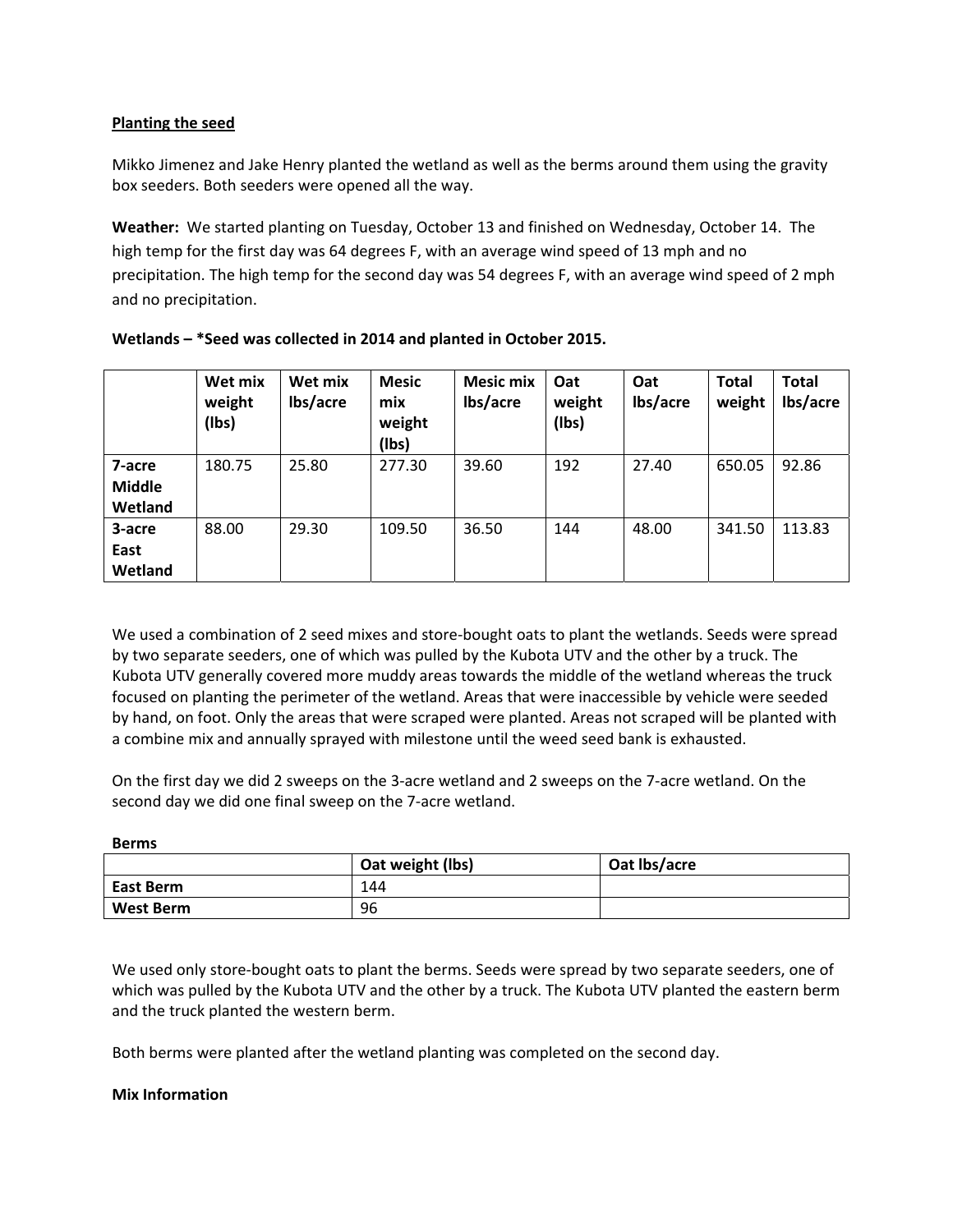Species Richness Wet: 60 species Mesic: 110 species Total Species for Blue Stem Bottoms Wetlands: 133

#### Mix Composition

|                                                |                                         | <b>Mesic - 22.9 ac</b> | Wet - 12.5<br>ac |
|------------------------------------------------|-----------------------------------------|------------------------|------------------|
| <b>SCIENTIFIC NAME</b>                         | <b>COMMON NAME</b>                      | lbs/acre               | lbs/acre         |
| <b>Acorus Calamus</b>                          | <b>Sweet Flag</b>                       |                        |                  |
| Actinomeris (Verbesina) alternifolia           | Wingstem                                | 0.000                  | 0.088            |
| Agastache scrophulariaefolia                   | <b>Purple Giant Hyssop</b>              | 0.000                  | 0.000            |
| Agrimonia parviflora                           | <b>Swamp Agrimony</b>                   | 0.146                  | 0.560            |
| Agalinis purpurea                              | <b>Purple false foxglove</b>            | 0.009                  | 0.040            |
| Agalinis tenuifolia                            | <b>Slender False foxglove</b>           | 0.000                  | 0.340            |
| <b>Agrostis hymenalis</b>                      | <b>Tickle Grass</b>                     | 0.000                  | 0.000            |
| Alisma subcordatum<br>(Plantagoaquatica amer.) | <b>Common Water Plantain</b>            | 0.000                  | 0.032            |
| <b>Allium cernuum</b>                          | <b>Nodding Wild Onion</b>               | 0.522                  | 0.000            |
| Amphicarpa bracteata comesa                    | Lowland hog peanut                      | 0.000                  | 0.000            |
| <b>Amelanchier humilis</b>                     | <b>Serviceberry</b>                     | 0.000                  | 0.000            |
| <b>Amelanchier leavis</b>                      | <b>Allegheny Shadblow</b>               | 0.000                  | 0.000            |
| Amorpha canescens                              | Leadplant                               | 1.310                  | 0.000            |
| Amorpha fruticosa                              | Indigo Bush                             | 0.000                  | 0.000            |
| Andropogon gerardii                            | <b>Big Bluestem; Turkeyfoot</b>         | 0.000                  | 0.000            |
| Schizachyrium scoparium                        | Little Bluestem                         | 0.000                  | 0.000            |
| Angelica grandifoilia                          | <b>Great Angelica</b>                   | 0.000                  | 0.000            |
| Anemone canadensis                             | <b>Meadow Anemone</b>                   | 0.022                  | 0.008            |
| Anemone caroliniana                            | <b>Caroline Anemone</b>                 | 0.000                  | 0.000            |
| Anemone cylindrica                             | <b>Thimbleweed</b>                      | 0.000                  | 0.000            |
| Anemone patens (Pulsatilla p.)                 | <b>Pasque Flower</b>                    | 0.000                  | 0.000            |
| Anemone quinquefolia                           | <b>Wood Anemone</b>                     | 0.000                  | 0.000            |
| Anemone virginiana                             | <b>Tall Thimbleweed</b>                 | 0.000                  | 0.000            |
| Angelica atropurpurea                          | Alexander's Angelica; Great<br>Angelica | 0.000                  | 0.000            |
| Antennaria neglecta                            | <b>Field Cat's Foot</b>                 | 0.000                  | 0.000            |
| Antennaria plantaginifolia                     | <b>Pussy Toes (Everlasting)</b>         | 0.000                  | 0.000            |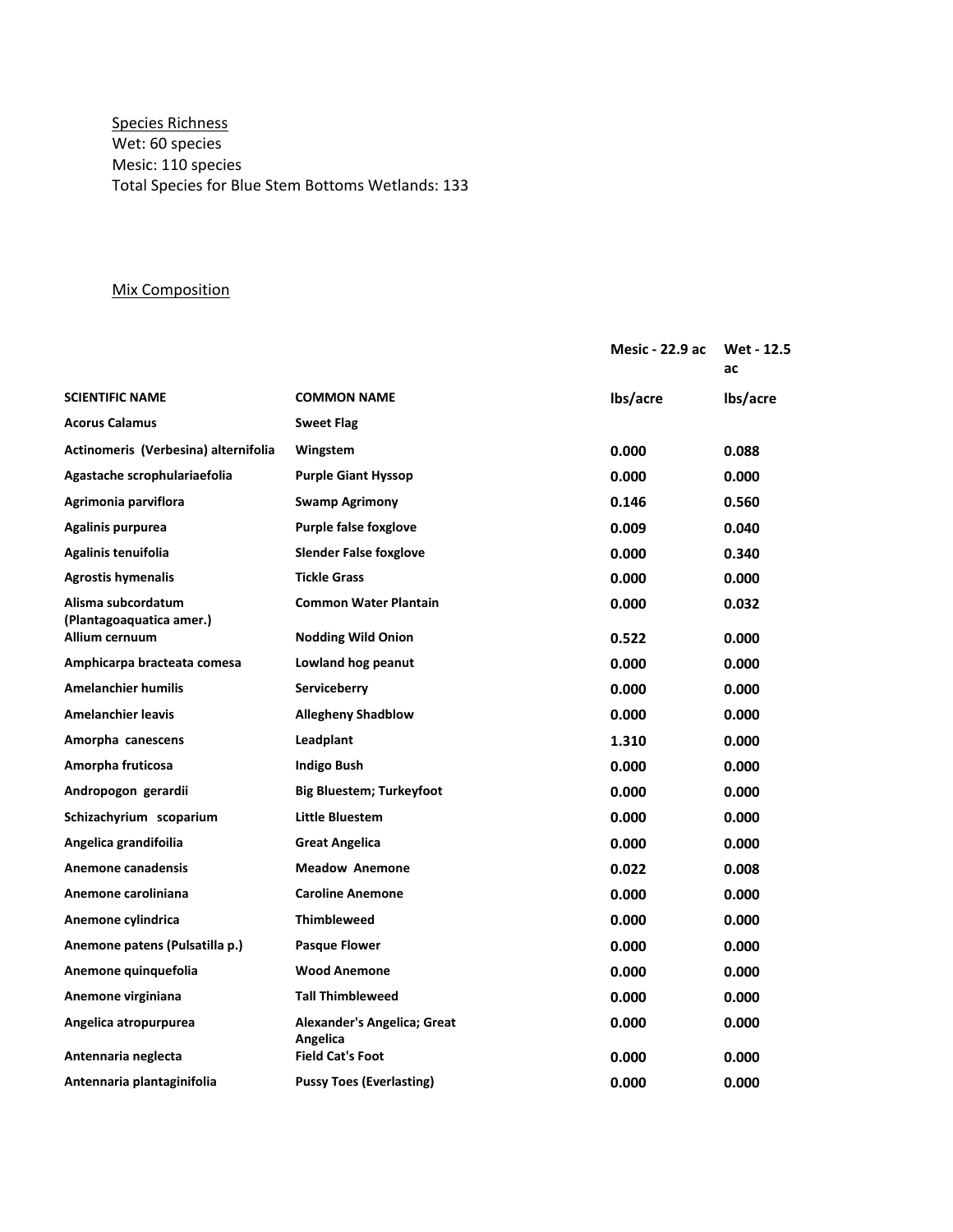| Apocynum androsaemifolium                  | <b>Spreading Dogbane</b>         | 0.000 | 0.000 |
|--------------------------------------------|----------------------------------|-------|-------|
| Apocynum cannabinum (X medium)             | Dogbane (Indian Hemp)            | 0.087 | 0.000 |
| Apocynum sibiricum                         | <b>Prairie Indian Hemp</b>       | 0.000 | 0.000 |
| Aquilegia canadensis                       | <b>Wild Columbine</b>            | 0.000 | 0.000 |
| Arenaria (Minuartia) stricta               | <b>Stiff Sandwort</b>            | 0.000 | 0.000 |
| Arenaria (Moehringia) lateriflora          | <b>Wood Sandwort</b>             | 0.000 | 0.000 |
| Arisaema dracontium                        | Green dragon                     | 0.000 | 0.000 |
| Arisaema triphyllum (atrorubens)           | Jack-in-the-Pulpit               | 0.000 | 0.000 |
| Aristida longiseta                         | 3 awn grass                      | 0.000 | 0.000 |
| Aristida purpurascens                      | <b>Arrow Feather</b>             | 0.000 | 0.000 |
| Aronia (Pyrus) prunifolia<br>(melanocarpa) | <b>Black Chokeberry</b>          | 0.000 | 0.000 |
| Artemisia caudata (campestris)             | <b>Beach Wormwood</b>            | 0.487 | 0.000 |
| Asclepias amplexicaulis                    | <b>Sand Milkweed</b>             | 0.000 | 0.000 |
| Asclepias hirtella                         | Hairy / tall Green Milkweed      | 0.000 | 0.000 |
| Asclepias incarnata                        | <b>Swamp Milkweed</b>            | 0.000 | 0.076 |
| Asclepias lanuginosa **                    | <b>Woolly Milkweed</b>           | 0.000 | 0.000 |
| Asclepias purpurascens                     | <b>Purple Milkweed</b>           | 0.000 | 0.000 |
| Asclepias syriaca                          | <b>Common Milkweed</b>           | 0.027 | 0.000 |
| Asclepias tuberosa interior                | <b>Butterfly Weed</b>            | 0.000 | 0.000 |
| Asclepias verticillata                     | <b>Whorled Milkweed</b>          | 1.150 | 0.000 |
| Asclepias hirtella                         |                                  | 0.000 | 0.000 |
| Asclepias sullivantii                      | <b>Prairie Milkweed</b>          | 0.000 | 0.000 |
| Asclepias viridiflora                      | <b>Short Green Milkweed</b>      | 0.000 | 0.000 |
| Aster azureus (oolentangiensis)            | Sky-blue Aster                   | 0.044 | 0.000 |
| Aster ericoides (prostratus)               | <b>Heath Aster</b>               | 0.131 | 0.000 |
| Aster furcatus ***                         | <b>Forked Aster</b>              | 0.000 | 0.000 |
| <b>Aster laevis</b>                        | <b>Smooth (Blue) Aster</b>       | 1.469 | 0.000 |
| <b>Aster lateriflorus</b>                  | <b>Calico (Starved) Aster</b>    | 0.000 | 0.000 |
| <b>Aster linariifolius</b>                 | Stiff Aster (Flax-Leaved)        | 0.000 | 0.000 |
| Aster novae-angliae                        | <b>New England Aster</b>         | 0.000 | 0.000 |
| <b>Aster oblongifolius</b>                 | <b>Aromatic Aster</b>            | 0.000 | 0.000 |
| Aster ontarionis (missouriensis)           | <b>Ontario Aster</b>             | 0.000 | 0.000 |
| <b>Aster pilosus</b>                       | <b>Hairy Aster</b>               | 0.000 | 0.000 |
| Aster praealtus                            | <b>Willow Aster</b>              | 0.000 | 0.000 |
| <b>Aster ptarmicoides</b>                  | <b>White Aster (Stiff Aster)</b> | 0.000 | 0.000 |
| <b>Aster puniceus</b>                      | Swamp (Purple-stemmed) Aster     | 0.000 | 0.000 |
| Aster puniceus firmus (?)                  | <b>Shining Aster</b>             | 0.000 | 0.000 |
| Aster sagittifolius drummondii             | <b>Drummond's Aster</b>          | 0.000 | 0.000 |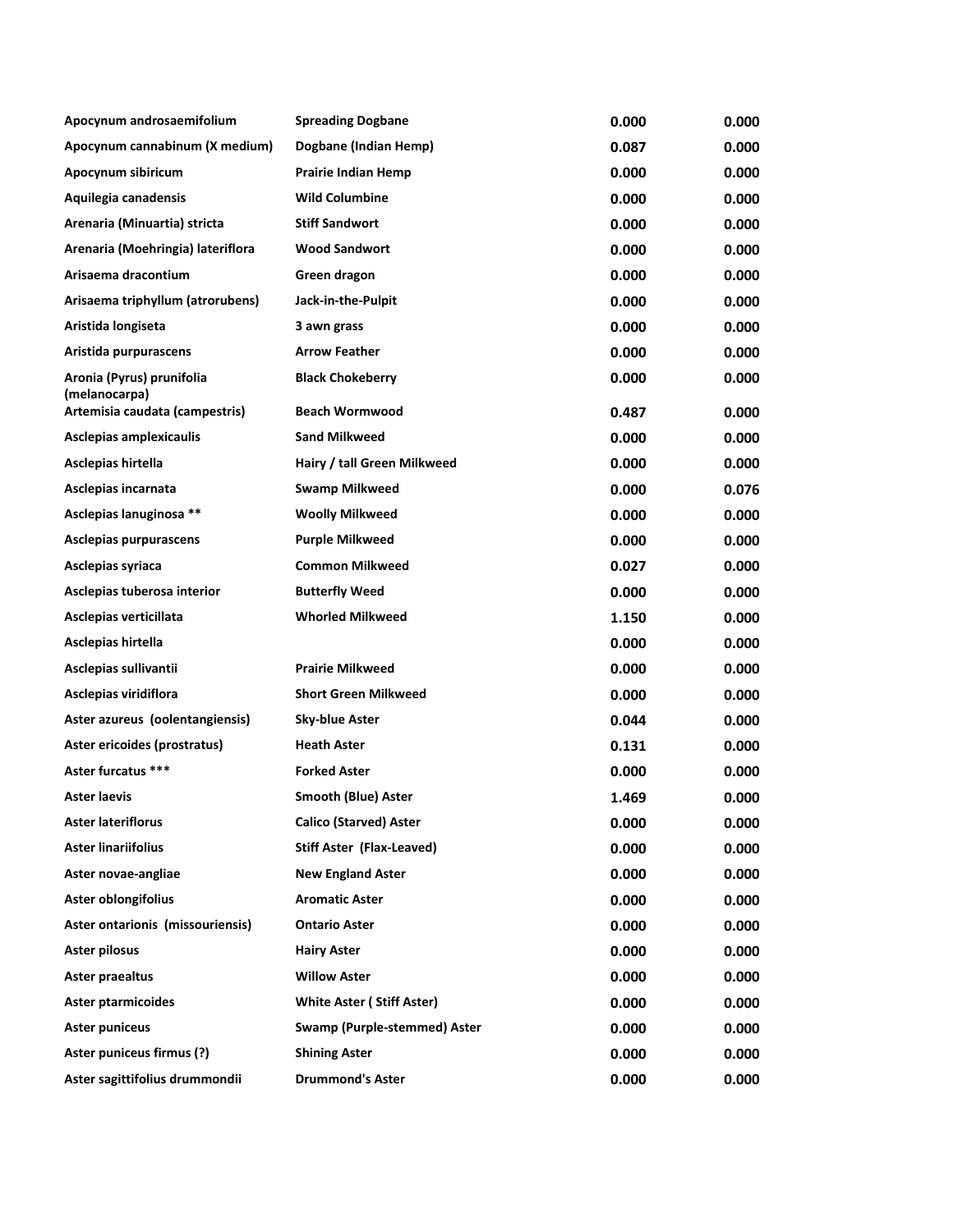| <b>Aster sericeus</b>                         | <b>Silky Aster</b>                          | 0.105 | 0.000 |
|-----------------------------------------------|---------------------------------------------|-------|-------|
| Aster shortii                                 | <b>Short's Aster</b>                        | 0.000 | 0.000 |
| <b>Aster umbellatus</b>                       | <b>Flat-topped Aster</b>                    | 0.000 | 0.144 |
| Astragalus canadensis                         | <b>Canadian Milk Vetch</b>                  | 0.000 | 0.000 |
| Athyrium filix-femina michauxii<br>(angustum) | <b>Lady Fern</b>                            | 0.000 | 0.000 |
| Aureolaria (Gerardia) grandiflora<br>pulchra  | <b>Yellow False Foxglove</b>                | 0.000 | 0.000 |
| Aureolaria (Gerardia) pedicularia<br>ambigens | <b>Clammy False Foxglove</b>                | 0.000 | 0.000 |
| Baptisia leucantha                            | <b>White Wild Indigo</b>                    | 3.799 | 0.000 |
| Baptisia leucophaea                           | <b>Cream Wild Indigo</b>                    | 0.437 | 0.000 |
| Bidens comosa (tripartia)                     | <b>Swamp Tickseed</b>                       | 0.000 | 0.056 |
| Boltonia latisquama ** (asteroides)           | <b>False Aster</b>                          | 0.000 | 0.944 |
| Botrychium virginianum                        | <b>Rattlesnake Fern</b>                     | 0.000 | 0.000 |
| Bouteloua curtipendula                        | <b>Side-Oats Grama</b>                      | 0.000 | 0.000 |
| <b>Bouteloua hirsuta</b>                      | <b>Hairy Grama</b>                          | 0.000 | 0.000 |
| Brachyelytrum erectum                         | long awned wood grass                       | 0.000 | 0.000 |
| <b>Bromus kalmii</b>                          | <b>Prairie brome</b>                        | 0.000 | 0.000 |
| Cacalia atriplicifolia                        | Pale Indian Plantain                        | 0.441 | 0.000 |
| Cacalia plantaginea (tuberosa)                | <b>Indian Plantain</b>                      | 0.011 | 0.008 |
| Cacalia suaveolens                            | <b>Sweet-scented Indian Plantain</b>        | 0.000 | 0.332 |
| <b>Calamagrostis canadensis</b>               | <b>Blue Joint Grass</b>                     | 0.000 | 0.000 |
| Callirhoe triangulata                         | <b>Clustered Poppy Mallow</b>               | 0.000 | 0.000 |
| Caltha palustris                              | <b>Marsh Marigold</b>                       | 0.000 | 0.000 |
| Carex annectens xanthocarpa                   | <b>Small Yellow Fox Sedge</b>               | 0.000 | 0.000 |
| Carex bicknellii                              | <b>Copper-shouldered oval Sedge</b>         | 0.286 | 0.000 |
| Carex blanda                                  | Common wood sedge                           | 0.000 | 0.000 |
| Carex hystencinia                             |                                             | 0.000 | 0.000 |
| Carex haydenii (stricta)                      | <b>Long-scaled Tussock sedge</b>            | 0.000 | 0.000 |
| Carex medeii                                  | <b>Meads sedge</b>                          | 0.000 | 0.000 |
| Carex muhlenbergii (enervis)                  | <b>Sand Bracted Sedge</b><br>(Muhlenberg's) | 0.046 | 0.000 |
| Carex normalis                                | <b>Spreading Oval sedge</b>                 | 0.000 | 0.000 |
| Carex pellita (lanuginosa)                    | <b>Broad-leaved Woolly Sedge</b>            | 0.000 | 0.000 |
| Carex pennsylvanica                           | <b>Common Oak (Penn) Sedge</b>              | 0.000 | 0.000 |
| Carex richardsonii                            | <b>Prairie Hummock sedge</b>                | 0.000 | 0.000 |
| <b>Carex Springelii</b>                       | Long-beaked sedge                           | 0.000 | 0.000 |
| Cares spp.                                    |                                             | 0.000 | 0.000 |
| Carex stipata                                 | <b>Common Fox Sedge</b>                     | 0.000 | 0.000 |
| Carya ovata                                   | shag bark hickory                           | 0.000 | 0.000 |
| Carex scopana                                 |                                             | 0.000 | 0.000 |
|                                               |                                             |       |       |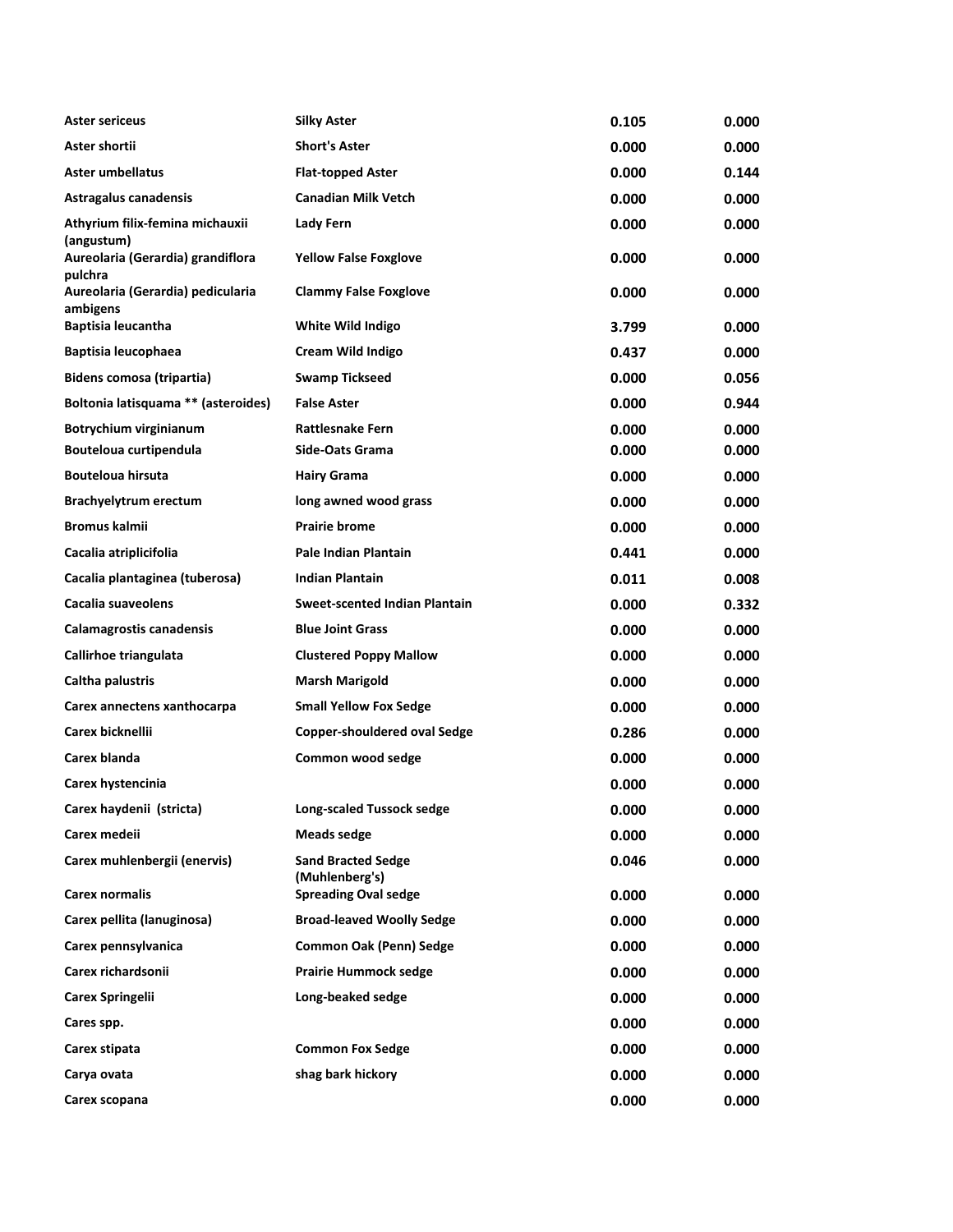| Carex stipata                     |                                 | 0.000 | 0.000 |
|-----------------------------------|---------------------------------|-------|-------|
| Carex stricta                     | <b>Tussock Sedge</b>            | 0.000 | 0.000 |
| Carex vulpoides                   |                                 | 0.000 | 0.000 |
| Cassia fasciculata                | <b>Partridge Pea</b>            | 0.306 | 0.000 |
| Cassia hebecarpa                  | <b>Wild Senna</b>               | 0.000 | 0.280 |
| Cassia nictitans                  | Wild sensitive plant            | 0.000 | 0.000 |
| **<br>Castilleja sessiliflora     | <b>Downy Yellow Painted Cup</b> | 0.044 | 0.000 |
| <b>Ceanothus americanus</b>       | New Jersey Tea                  | 0.000 | 0.000 |
| <b>Cephalanthus occidentalus</b>  | <b>Buttonbush</b>               | 0.000 | 0.672 |
| Chelone glabra                    | <b>Turtlehead</b>               | 0.002 | 0.024 |
| Chrysopsis camporum (Heterotheca) | <b>Golden Prairie Aster</b>     | 0.044 | 0.000 |
| Cinna arundinacea                 | <b>Common Wood Reed</b>         | 0.000 | 0.000 |
| Circaea lutetiana canadensis      | <b>Enchanter's Nightshade</b>   | 0.000 | 0.000 |
| Cirsium discolor                  | <b>Pasture Thistle</b>          | 0.000 | 0.000 |
| Cirsium hillii *** (pumilum)      | <b>Hill's Thistle</b>           | 0.000 | 0.000 |
| Cirsium muticum                   | <b>Swamp Thistle</b>            | 0.000 | 0.008 |
| Claytonia virginica               | <b>Spring Beauty</b>            | 0.000 | 0.000 |
| Clematis virginiana               | <b>Virgin's Bower</b>           | 0.000 | 0.000 |
| Comandra umbellata (richardsiana) | <b>False Toadflax</b>           | 0.000 | 0.000 |
| Convolvulus (Calystegia) sepium   | <b>Hedge Bindweed</b>           | 0.000 | 0.000 |
| Coreopsis lanceolata              | <b>Sand Coreopsis</b>           | 0.000 | 0.000 |
| Coreopsis palmata                 | <b>Prairie Coreopsis</b>        | 0.199 | 0.000 |
| Coreopsis tripteris               | <b>Tall Coreopsis</b>           | 1.144 | 0.400 |
| Corylus americana                 | <b>American Hazelnut</b>        | 0.000 | 0.000 |
| Cuscuta campestris                | field dodder                    | 0.000 | 0.000 |
| Crataegus sp                      | <b>Hawthorn</b>                 | 0.000 | 0.000 |
| <b>Cyperus filiculmis</b>         | <b>Slender Sand Sedge</b>       | 0.000 | 0.000 |
| Danthonia spictata                | <b>Poverty Oat Grass</b>        | 0.000 | 0.000 |
| <b>Desmanthus illinoensis</b>     | III. Bundle Flower              | 0.000 | 0.000 |
| <b>Desmodium canadense</b>        | <b>Showy Tick Trefoil</b>       | 0.000 | 0.000 |
| Desmodium glutinosum              | <b>Pointed Tick Trefoil</b>     | 0.000 | 0.000 |
| Desmodium illinoense              | III. Tick Trefoil               | 0.000 | 0.000 |
| Dicentra cucullaria               | <b>Dutchman's Breeches</b>      | 0.000 | 0.000 |
| Diarrahena americana              | beak grass                      | 0.000 | 0.000 |
| Dodecatheon meadia                | <b>Shooting Star</b>            | 0.000 | 0.000 |
| Echinacea pallida                 | <b>Pale Purple Coneflower</b>   | 2.620 | 0.000 |
| <b>Echinocystis lobata</b>        | <b>Wild Cucumber</b>            | 0.000 | 0.000 |
| <b>Elymus canadensis</b>          | <b>Prairie Wild Rye</b>         | 1.048 | 0.000 |
| <b>Elymus riparius</b>            | <b>Riverbank Wild Rye</b>       | 0.000 | 0.000 |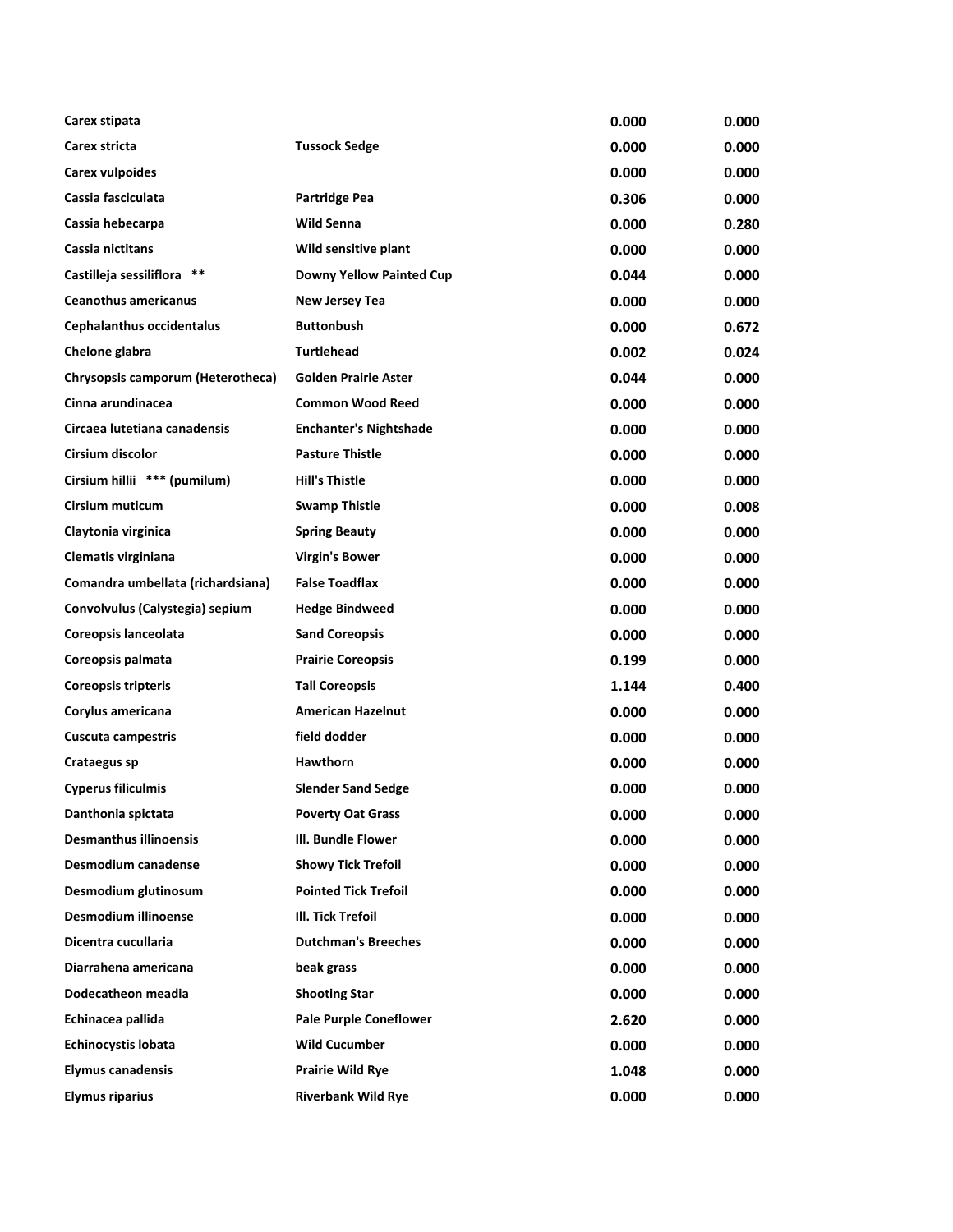| <b>Elymus villosus</b>              | Silky Wild Rye                                     | 0.000 | 0.000 |
|-------------------------------------|----------------------------------------------------|-------|-------|
| <b>Elymus virginicus</b>            | Va. Wild Rye                                       | 0.000 | 0.000 |
| Epilobium coloratum                 | <b>Cinnamon Willow Herb</b>                        | 0.000 | 0.036 |
| <b>Eragrostis spectabilis</b>       | <b>Purple Love Grass</b>                           | 0.000 | 0.000 |
| <b>Erechtites hieracifolia</b>      | <b>Fireweed</b>                                    | 0.028 | 0.050 |
| <b>Erigeron annuus</b>              | <b>Annual Fleabane</b>                             | 0.000 | 0.000 |
| Erigeron philadelphicus             | <b>Marsh Fleabane</b>                              | 0.000 | 0.000 |
| <b>Erigeron strigosus</b>           | <b>Daisy Fleabane</b>                              | 0.218 | 0.000 |
| Eryngium yuccifolium                | <b>Rattlesnake Master</b>                          | 3.930 | 1.920 |
| Eupatorium altissimum               | <b>Tall Boneset</b>                                | 0.190 | 0.080 |
| Eupatorium maculatum                | <b>Spotted Joe Pye Weed</b>                        | 0.000 | 1.068 |
| Eupatorium perfoliatum              | <b>Boneset</b>                                     | 0.437 | 0.384 |
| Eupatorium purpureum                | <b>Purple Joe-Pye Weed</b>                         | 0.000 | 0.080 |
| Eupatorium rugosum                  | <b>White Snakeroot</b>                             | 0.000 | 0.000 |
| <b>Eupatorium serotinum</b>         | Late Boneset                                       | 0.000 | 0.000 |
| Euphorbia corollata                 | <b>Flowering Spurge</b>                            | 0.105 | 0.000 |
| Festuca obtusa (subverticillata)    | <b>Nodding Fescue</b>                              | 0.000 | 0.000 |
| Filipendula rubra **                | Queen-of-the-Prairie                               | 0.000 | 0.000 |
| <b>Galium borale</b>                | <b>Northern Bedstraw</b>                           | 0.105 | 0.192 |
| Gaura biennis pitcheri (longiflora) | <b>Common Gaura</b>                                | 0.100 | 0.000 |
| Gentiana (alba) flavida             | <b>Cream Gentian</b>                               | 0.961 | 0.416 |
| Gentiana (Gentianopsis) crinita     | <b>Fringed Gentian</b>                             | 0.022 | 0.140 |
| Gentiana andrewsii                  | <b>Bottle (or Closed) Gentian</b>                  | 0.044 | 0.280 |
| Gentiana purberulenta               | <b>Prairie Gentian</b>                             | 0.007 | 0.000 |
| Gentiana saponaria                  | <b>Soapwort Gentian</b>                            | 0.000 | 0.000 |
| Geranium maculatum                  | <b>Wild Gernaium</b>                               | 0.000 | 0.000 |
| Geum aleppicum strictum             | <b>Yellow Avens</b>                                | 0.000 | 0.000 |
| Geum canadense                      | White Avens; Wood Avens                            | 0.000 | 0.000 |
| <b>Geum triflorum</b>               | Prairie Smoke (Long-plumed<br><b>Purple Avens)</b> | 0.000 | 0.000 |
| Gnaphalium obtusifolium             | <b>Sweet Everlasting (Old-Field</b><br>Balsam)     | 0.000 | 0.000 |
| Habenaria leucophea                 | <b>E. Prairie Fringed Orchid</b>                   | 0.000 | 0.000 |
| Hedoma hispida                      | <b>Rough Pennyroyal</b>                            | 0.000 | 0.000 |
| <b>Helenium autumnale</b>           | Sneezeweed                                         | 0.087 | 0.876 |
| <b>Helianthemum bicknellii</b>      | <b>Rock Rose</b>                                   | 0.000 | 0.000 |
| <b>Helianthemum canadense</b>       | <b>Common Rockrose (Frostweed)</b>                 | 0.000 | 0.000 |
| <b>Helianthus divaricatus</b>       | <b>Woodland Sunflower</b>                          | 0.000 | 0.132 |
| Helianthus grosseserratus           | <b>Sawtooth Sunflower</b>                          | 0.031 | 0.000 |
| <b>Helianthus hirsutus</b>          | <b>Hispid sunflower</b>                            | 0.000 | 0.000 |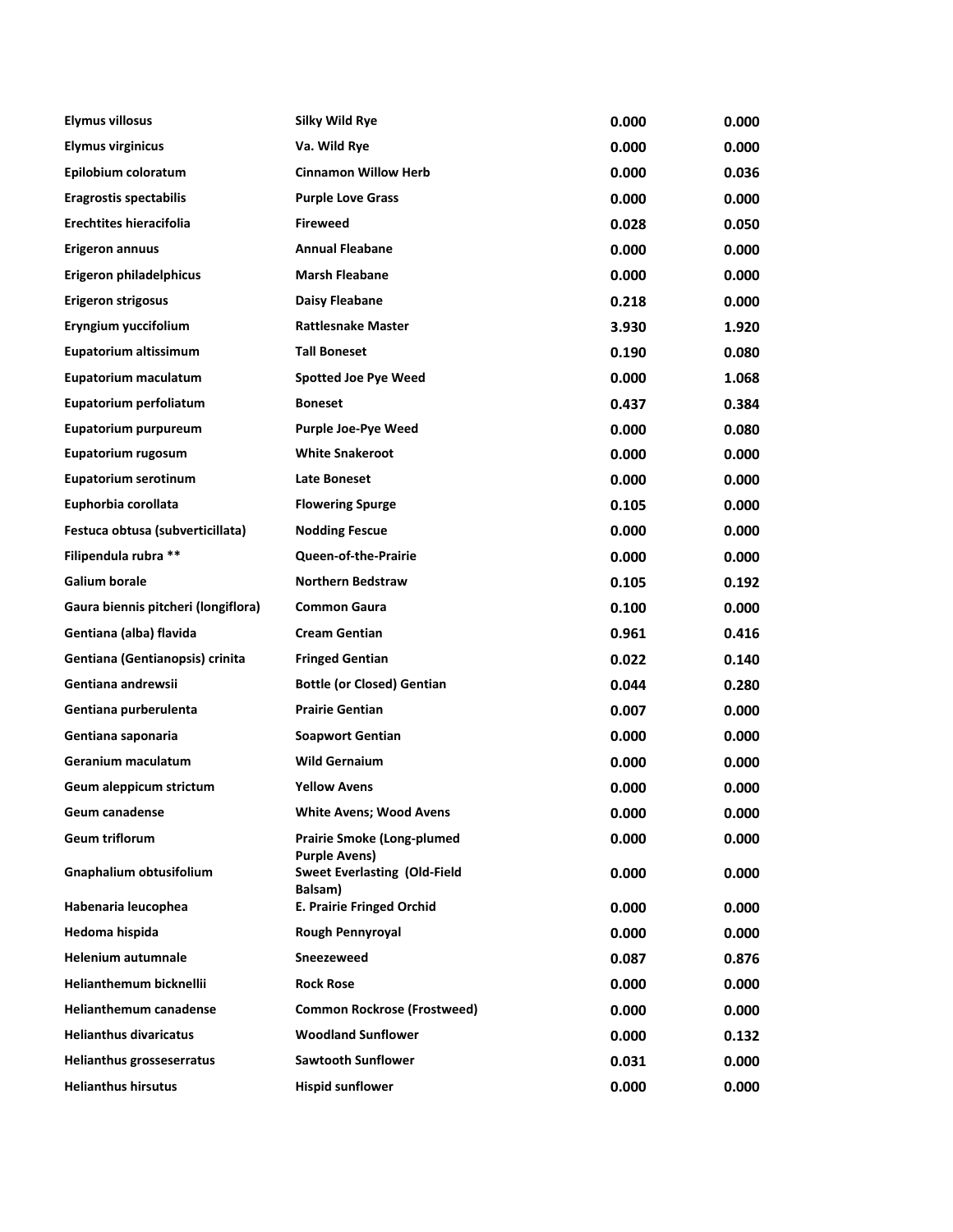| <b>Helianthus mollis</b>                        | <b>Hairy Sunflower</b>                           | 0.000 | 0.000 |
|-------------------------------------------------|--------------------------------------------------|-------|-------|
| <b>Helianthus occidentalis</b>                  | Western Sunflower; Naked S.                      | 0.655 | 0.000 |
| Helianthus rigidus (laetiflorus)                | <b>Prairie Sunflower</b>                         | 0.022 | 0.000 |
| Helianthus spp.                                 | <b>Sunflower Woods</b>                           | 0.000 | 0.000 |
| <b>Helianthus tuberosus</b>                     | Jerusalem Artichoke                              | 0.000 | 0.000 |
| <b>Heliopsis helianthoides</b>                  | False Sunflower; " Ox-eye "                      | 0.013 | 0.000 |
| Hepatica acutiloba                              | <b>Sharp-lobed Hepatica</b>                      | 0.000 | 0.000 |
| Heuchera richardsonii grayana                   | Rough Heuchera; Alum root                        | 0.000 | 0.000 |
| <b>Hibiscus palustris</b>                       | <b>Swamp Rose Mallow</b>                         | 0.000 | 0.000 |
| Hieracium gronovii                              | <b>Hairy Hawkweed</b>                            | 0.000 | 0.000 |
| Hieracium longipilum                            | <b>Long-Bearded Hawkweed</b>                     | 0.000 | 0.000 |
| Hieracium scabrum                               | <b>Rough Hawkweed</b>                            | 0.000 | 0.000 |
| Hierochloe odorata                              | <b>Sweet or Vanilla Grass</b>                    | 0.000 | 0.000 |
| Houstonia (Hedyotis) longifolia<br>(canadense)  | <b>Long-Leaved Bluets</b>                        | 0.000 | 0.000 |
| <b>Humulus lupulus</b>                          | <b>Common Hop</b>                                | 0.000 | 0.000 |
| <b>Hypericum mutilum</b>                        | Weak St. Johnswort                               | 0.000 | 0.008 |
| <b>Hypericum majus</b>                          | <b>Sand St. Johnswort</b>                        | 0.000 | 0.000 |
| <b>Hypericum punctatum</b>                      | <b>Spotted St. Johnswort</b>                     | 0.000 | 0.000 |
| Hypericum pyramidatum                           | <b>Great St. Johnswort</b>                       | 0.087 | 0.064 |
| Hypericum spaerocarpum                          | Round-fruited St. Johnswort                      | 0.000 | 0.000 |
| <b>Hypoxis hirsuta</b>                          | <b>Yellow Star Grass</b>                         | 0.000 | 0.000 |
| Hystrix patula (Elymus hystrix)                 | <b>Bottlebrush Grass</b>                         | 0.000 | 0.000 |
| Impatiens capensis (biflora)                    | <b>Spotted Touch-Me-Not</b><br>(Jewelweed)       | 0.000 | 0.000 |
| Impatiens pallida                               | Pale Touch-Me-Not<br>(Jewelweed)                 | 0.000 | 0.000 |
| <b>Iris versicolor</b>                          | tall blue flag iris                              | 0.000 | 0.000 |
| Iris virginica shrevei                          | <b>Blue Flag</b>                                 | 0.000 | 0.000 |
| <b>Juglans Cinerea</b>                          | butternut                                        | 0.000 | 0.000 |
| Isanthus (Trichostema) brachiatus<br>(m)        | <b>False Pennyroyal</b>                          | 0.000 | 0.000 |
| Juncus dudleyi                                  | <b>Dudley's Rush</b>                             | 0.000 | 0.000 |
| Juncus greenei                                  | <b>Greene's Rush</b>                             | 0.000 | 0.000 |
| Juncus interior                                 | <b>Inland Rush</b>                               | 0.242 | 0.000 |
| Juncus tenuis                                   | <b>Path Rush</b>                                 | 0.000 | 0.000 |
| Juncus torreyi                                  | <b>Torrey's Rush</b>                             | 0.013 | 0.012 |
| Koeleria cristata (macrantha)                   | <b>Prairie June Grass</b>                        | 1.310 | 0.000 |
| Krigia biflora                                  | <b>Two-flowered Cynthia (False</b><br>Dandelion) | 0.000 | 0.000 |
| Krigia virginica                                | <b>Dwarf Dandelion</b>                           | 0.000 | 0.000 |
| Kuhnia (Brickellia) eupatoroides<br>corymbulosa | <b>False Boneset</b>                             | 0.172 | 0.000 |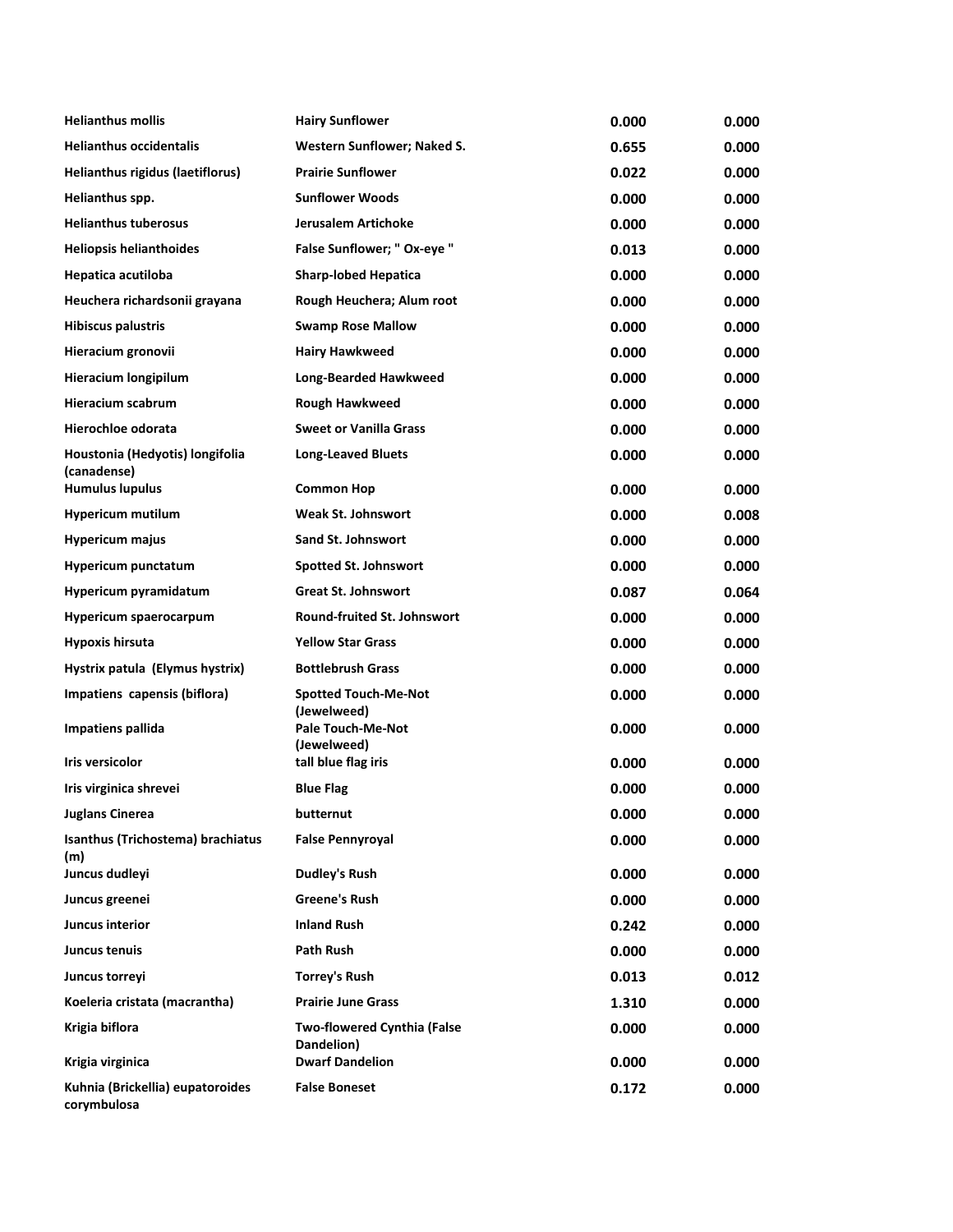| Lactuca canadensis             | <b>Wild Lettuce</b>                             | 0.000 | 0.000 |
|--------------------------------|-------------------------------------------------|-------|-------|
| Lactuca floridana              | <b>Blue Lettuce</b>                             | 0.000 | 0.000 |
| Leachea minor                  |                                                 | 0.000 | 0.000 |
| Lechea stricta                 | <b>Bushy Pinweed</b>                            | 0.000 | 0.000 |
| Lechea tenuifolia              | <b>Slender-Leaved Pinweed</b>                   | 0.000 | 0.000 |
| Lechea villosa (mucronata)     | <b>Hairy Pinweed</b>                            | 0.066 | 0.000 |
| Leersia oryzoides              | <b>Rice Cut Grass</b>                           | 0.000 | 0.000 |
| Leptoloma cognatum             | <b>Fall Witch Grass</b>                         | 0.000 | 0.000 |
| Lespedeza capitata --          | <b>Round-headed Bush Clover</b>                 | 3.550 | 0.000 |
| Lespedeza leptostachya ****    | <b>Prairie Bush Clover</b>                      | 0.000 | 0.000 |
| Liatris aspera                 | <b>Rough Blazing-star (Rough</b><br>Gayfeather) | 1.397 | 0.000 |
| Liatris cylindracea            | <b>Dwarf Blazingstar</b>                        | 0.000 | 0.000 |
| Liatris pycnostachya           | <b>Tall Gayfeather; Prairie Blazing</b><br>Star | 1.727 | 0.660 |
| Lilium michiganense            | Turk's Cap lily                                 | 0.013 | 0.000 |
| Lilium philadephicum andinum   | Prairie Lily; Wood Lily; Western<br>Lily        | 0.000 | 0.000 |
| Linaria canadensis             | <b>Blue Toadflax</b>                            | 0.000 | 0.000 |
| Linum sulcatum                 | <b>Groved Yellow Flax</b>                       | 0.000 | 0.000 |
| Lithospermum croceum           | <b>Hairy Puccoon</b>                            | 0.000 | 0.000 |
| Lithospermum canescens         | <b>Hoary Puccoon</b>                            | 0.000 | 0.000 |
| Lithospermum incisum           | <b>Fringed (Narrow-leaved)</b><br>Puccoon       | 0.004 | 0.000 |
| Lobelia cardinalis             | <b>Cardinal Flower</b>                          | 0.000 | 0.000 |
| Lobelia inflata                | <b>Indian Tobacco</b>                           | 0.000 | 0.000 |
| Lobelia siphilitica            | <b>Great Lobelia</b>                            | 0.000 | 0.124 |
| Lobelia spicata                | Pale-spike Lobelia                              | 0.004 | 0.000 |
| Lonicera prolifera             | <b>Yellow Honeysuckle</b>                       | 0.000 | 0.000 |
| Ludwigia alternifolia          | Seed Box                                        | 0.000 | 0.000 |
| Lupinus perennis               | <b>Wild Lupine</b>                              | 0.000 | 0.000 |
| Lycopus americanis             | common horehound                                | 0.000 | 0.008 |
| Lysimachia ciliata             | <b>Fringed Loosestrife</b>                      | 0.000 | 0.000 |
| Lysimachia lanceolata          | <b>Lance-Leaved Loosestrife</b>                 | 0.000 | 0.000 |
| Lysimachia quadriflora         | Narrow-Leaved (Whorled)<br>Loosestrife          | 0.004 | 0.060 |
| Lysimachia thrysiflora         | <b>Tufted Loosestrife</b>                       | 0.000 | 0.000 |
| Lythrum alatum                 | <b>Winged Loosestrife</b>                       | 0.000 | 0.000 |
| <b>Malus ioensis</b>           | Iowa Crab                                       | 0.000 | 0.000 |
| Menispermum canadense          | Moonseed                                        | 0.000 | 0.000 |
| Mertensia virginica            | Virgiinia Bluebells                             | 0.000 | 0.000 |
| Mimulus glabratus fremontii ** | <b>Yellow Monkey Flower</b>                     | 0.000 | 0.000 |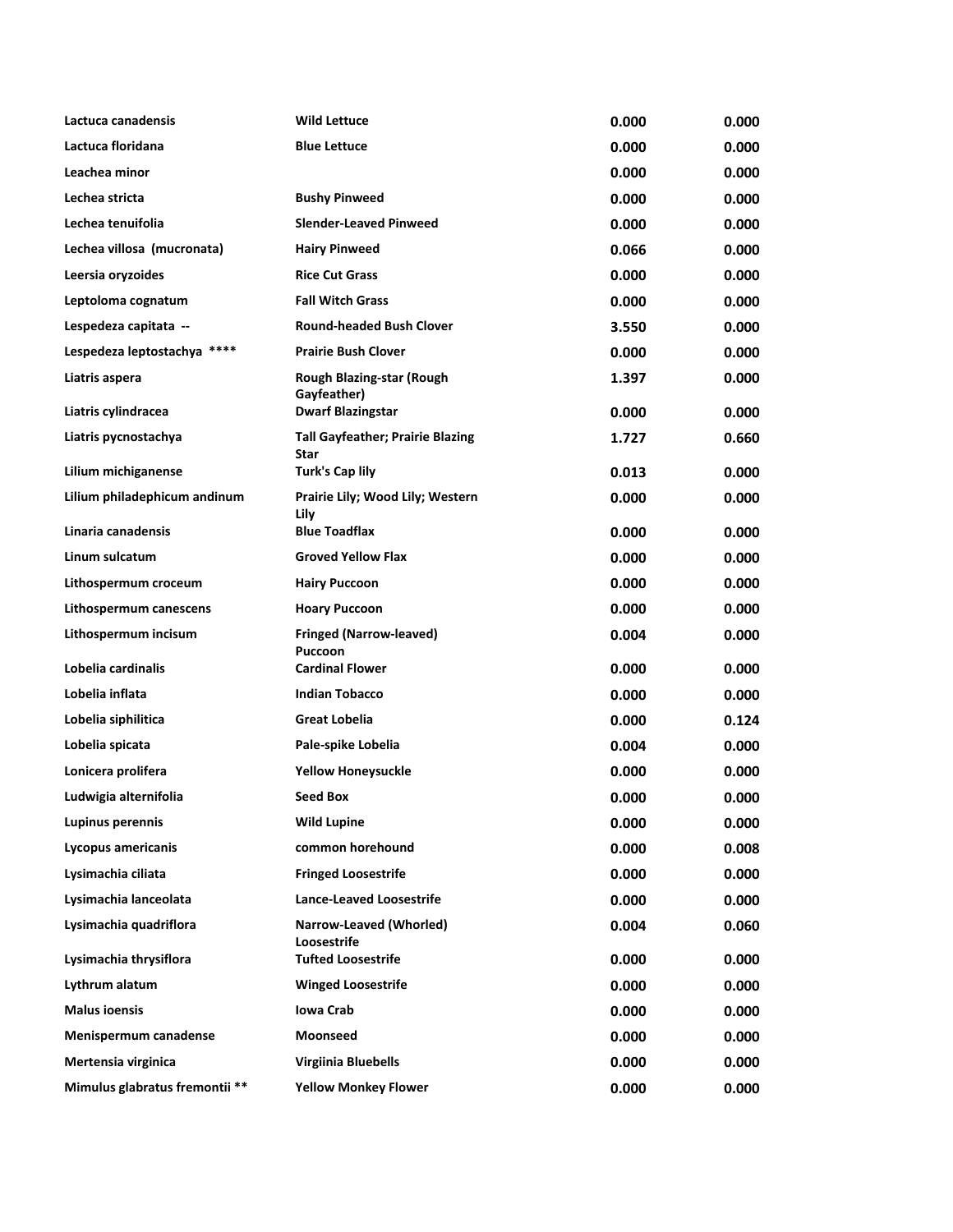| <b>Mimulus ringens</b>               | <b>Monkey Flower</b>               | 0.003 | 0.006 |
|--------------------------------------|------------------------------------|-------|-------|
| Monarda fistulosa                    | <b>Wild Bergamot</b>               | 0.131 | 0.033 |
| Monarda punctata villicualis         | <b>Horse Mint</b>                  | 0.000 | 0.000 |
| Napaea dioica                        | <b>Glade Mallow</b>                | 0.087 | 0.032 |
| <b>Oenothera biennis canescens</b>   | <b>Common Evening Primrose</b>     | 0.234 | 0.000 |
| Oenothera clelandii (rhombipetala)   | <b>Sand Evening Primrose</b>       | 0.000 | 0.000 |
| <b>Onoclea sensibilis</b>            | <b>Sensitive Fern</b>              | 0.000 | 0.000 |
| Onosmodium hispidissimum             | <b>Marbleseed</b>                  | 0.009 | 0.000 |
| Opuntia humifusa (compressa)         | <b>Prickly Pear Cactus</b>         | 0.000 | 0.000 |
| <b>Orchis (Galearis) spectabilis</b> | <b>Showy Orchis</b>                | 0.000 | 0.000 |
| Osmorhiza claytonii                  | <b>Hairy Sweet Cicely</b>          | 0.000 | 0.000 |
| Osmorhiza longistylis                | <b>Smooth Sweet Cicely</b>         | 0.000 | 0.000 |
| Osmunda claytoniana                  | <b>Interrupted Fern</b>            | 0.000 | 0.000 |
| Oxalis stricta (dillenii)            | <b>Yellow Wood Sorrel</b>          | 0.000 | 0.000 |
| Oxalis violacea                      | <b>Violet Wood-sorrel</b>          | 0.000 | 0.000 |
| Oxypolis rigidor                     | Cowbane                            | 0.000 | 0.000 |
| Panicum implicatum (languinosa)      | <b>Old-field Panic Grass</b>       | 0.000 | 0.000 |
| Panicum latifolium (boscii)          | <b>Braod-leaved Panic Grass</b>    | 0.000 | 0.000 |
| Panicum leibergii                    | <b>Prairie Panic Grass</b>         | 0.001 | 0.000 |
| Panicum lindheimeri                  | <b>Smooth Wolly Panic Grass</b>    | 0.000 | 0.000 |
| Panicum oligosanthes scribneria      | <b>Scribner's Panic Grass</b>      | 0.000 | 0.000 |
| Panicum perlongum                    | <b>Long-stalked Panic Grass</b>    | 0.000 | 0.000 |
| Panicum villosissimum                | <b>White-Haired Panic Grass</b>    | 0.000 | 0.000 |
| Panicum virgatum                     | <b>Prairie Switch Grass</b>        | 0.061 | 0.000 |
| Parnassia glauca                     | <b>Grass of parnassus</b>          | 0.000 | 0.000 |
| Parthenium integrifolium             | <b>Wild Quinine (Feverfew)</b>     | 0.616 | 0.000 |
| Paspalum ciliatifolium muhlenbergii  | <b>Hairy Lens Grass</b>            | 0.000 | 0.000 |
| Pedicularis canadensis               | Wood Betony                        | 0.017 | 0.000 |
| <b>Pedicularis lancelota</b>         | Fen (Swamp) Betony;<br>Lousewort   | 0.007 | 0.560 |
| <b>Penthorum sedoides</b>            | <b>Ditch Stone crop</b>            | 0.000 | 0.000 |
| Penstemon digitalis                  | <b>Foxglove Beardtongue</b>        | 0.262 | 0.000 |
| Penstemon grandiflorus               | Large Flowered Beardtongue         | 0.000 | 0.000 |
| <b>Penstemon hirsutus</b>            | <b>Hairy Beard tongue</b>          | 0.000 | 0.000 |
| <b>Penstemon pallidus</b>            | <b>Pale Beard Tongue</b>           | 0.000 | 0.000 |
| Petalostemum (Dalea) candidum        | <b>White Prairie Clover</b>        | 2.368 | 0.000 |
| Petalostemum (Dalea) purpureum       | <b>Purple Prairie Clover</b>       | 2.135 | 0.000 |
| Phlox bifida                         | <b>Sand Phlox</b>                  | 0.000 | 0.000 |
| Phlox divaricata                     | <b>Woodland Phlox (Blue Phlox)</b> | 0.000 | 0.000 |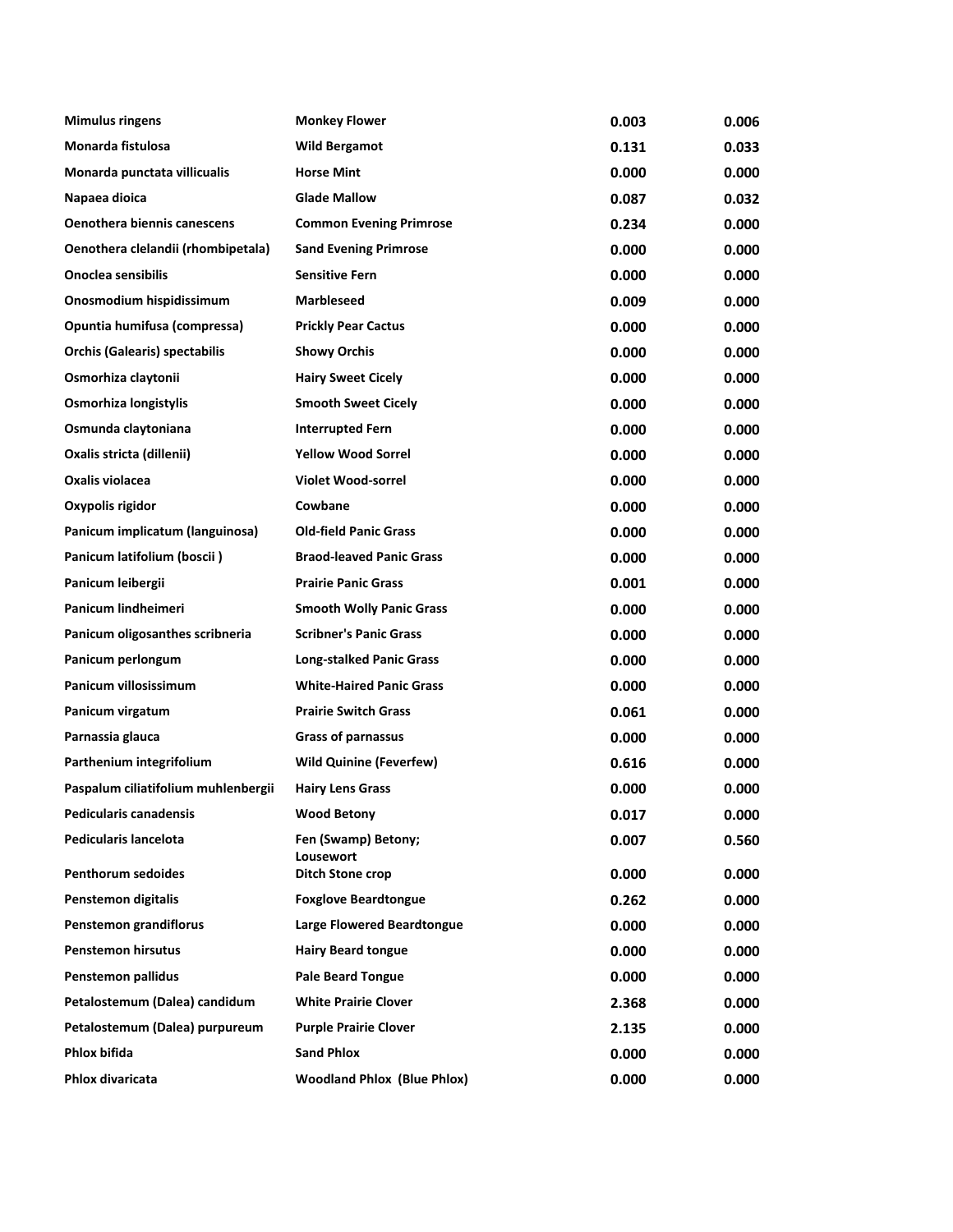| Phlox maculata                            | <b>Sweet William Phlox</b>         | 0.000 | 0.000 |
|-------------------------------------------|------------------------------------|-------|-------|
| Phlox pilosa                              | Prairie phlox                      | 0.012 | 0.000 |
| Phyrma leptostachya                       | Lopseed                            | 0.000 | 0.000 |
| Physocarpus opulifolius                   | <b>Ninebark</b>                    | 0.072 | 0.000 |
| Physostegia virginiana arenaria           | <b>Prairie Obedient Plant</b>      | 0.000 | 0.000 |
| Polemonium reptans                        | Jacob's Ladder                     | 0.000 | 0.000 |
| Polygala incarnata **                     | <b>Pink Milkwort</b>               | 0.000 | 0.000 |
| Polygala polygama obtusata                | <b>Purple Milkwort</b>             | 0.000 | 0.000 |
| Polygala sanguinea                        | <b>Field Milkwort</b>              | 0.004 | 0.000 |
| Polygala verticillata isocycla            | <b>Short Whorled Milkwort</b>      | 0.000 | 0.000 |
| Polygonatum canaliculatum<br>(commutatum) | <b>Smooth Solomon's Seal</b>       | 0.000 | 0.000 |
| Polygonum tenue                           | <b>Slender Knotweed</b>            | 0.000 | 0.000 |
| Polypodium virginianum (vulgare)          | Polypody                           | 0.000 | 0.000 |
| Polytaenia nuttallii                      | <b>Prairie Parsley</b>             | 0.000 | 0.000 |
| Potentilla arguta                         | <b>Prairie Cinquefoil</b>          | 0.210 | 0.000 |
| <b>Prenanthes aspera</b>                  | rough white lettuce                | 0.000 | 0.000 |
| <b>Prunus americana</b>                   | <b>Wild Plum</b>                   | 0.011 | 0.000 |
| Ptelea trifoliata                         | Wafer Ash, Hop Tree                | 0.000 | 0.000 |
| Pycnanthemum tenuifolium                  | <b>Narrow-leaved Mountain Mint</b> | 0.000 | 0.000 |
| Pycnanthemum virginianum                  | Mountain mint (Prairie Hyssop)     | 1.266 | 1.200 |
| Quercus alba                              | <b>White Oak</b>                   | 0.000 | 0.000 |
| Quercus coccinea (ellipsoidalis)          | <b>Scarlet Oak</b>                 | 0.000 | 0.000 |
| Quercus macrocarpa                        | <b>Bur Oak</b>                     | 0.000 | 0.000 |
| Quercus rubra                             | <b>Red Oak</b>                     | 0.000 | 0.000 |
| Quercus velutina                          | <b>Black Oak</b>                   | 0.000 | 0.000 |
| Ratibida pinnata                          | <b>Yellow Coneflower</b>           | 0.000 | 0.000 |
| Rhexia virginica                          | <b>Meadow Beauty</b>               | 0.000 | 0.000 |
| Rhus aromatica                            | fragrant sumac                     | 0.000 | 0.000 |
| Rhus glabra                               | <b>Smooth Sumac</b>                | 0.000 | 0.000 |
| Rosa blanda                               | <b>Early wild Rose</b>             | 0.000 | 0.000 |
| Rosa carolina                             | <b>Pasture Rose</b>                | 0.183 | 0.000 |
| Rudbeckia hirta                           | <b>Black-eyed Susan</b>            | 0.218 | 0.000 |
| Rudbeckia laciniata                       | <b>Wild Golden Glow</b>            | 0.000 | 0.000 |
| Rudbeckia subtomentosa                    | <b>Sweet Blackeyed Susan</b>       | 0.262 | 0.080 |
| Ruellia humilis                           | <b>Wild Petunia</b>                | 0.000 | 0.000 |
| <b>Rumex orbiculatus</b>                  | <b>Great Water dock</b>            | 0.000 | 0.200 |
| <b>Salix humilis</b>                      | <b>Prairie Willow</b>              | 0.000 | 0.000 |
| Sambucus canadensis                       | Elderberry                         | 0.000 | 0.008 |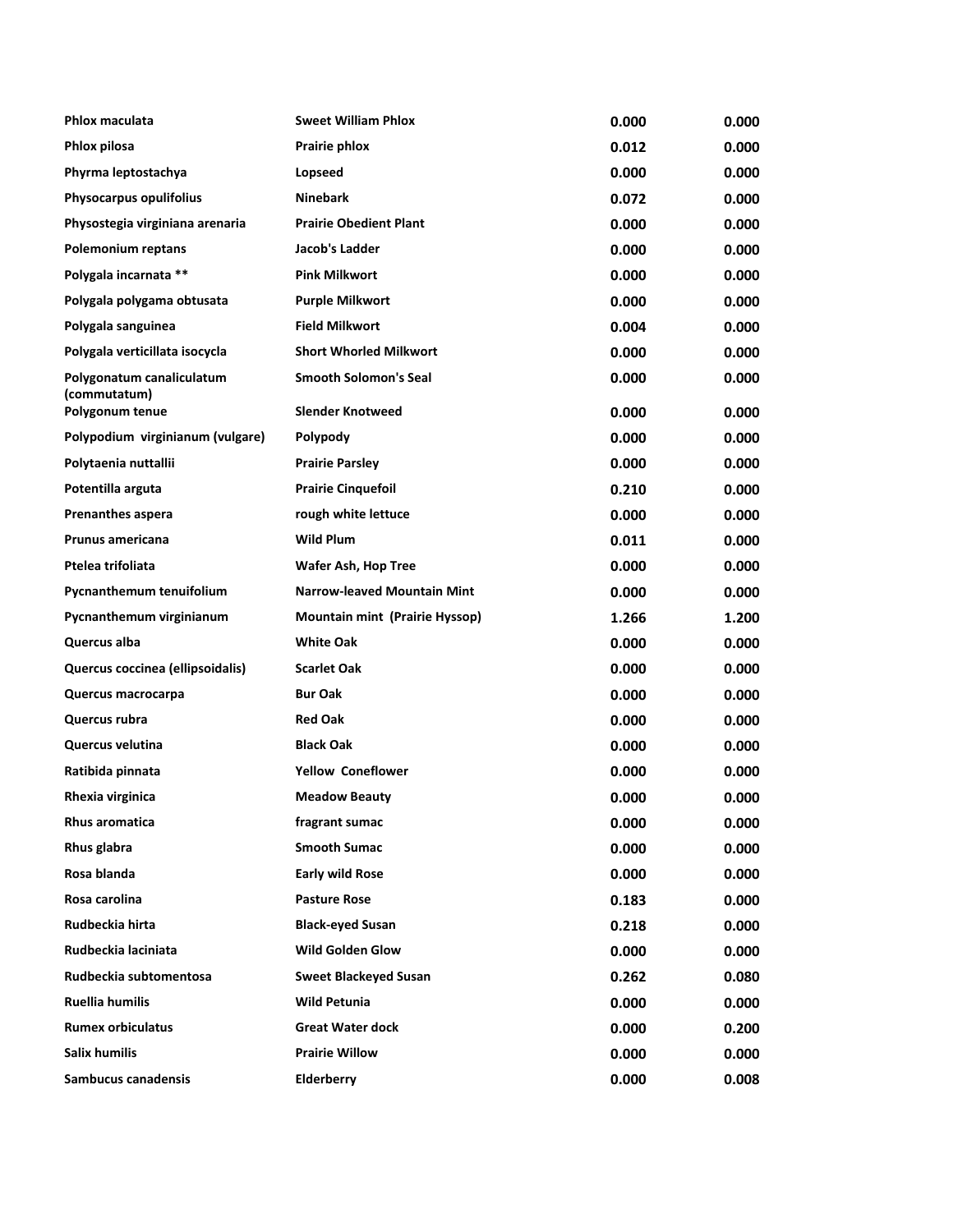| Saxifraga pennsylvanica                       | <b>Swamp Saxifrage</b>               | 0.000 | 0.000 |
|-----------------------------------------------|--------------------------------------|-------|-------|
| <b>Scirpus atrovirens</b>                     | Dark Green Rush                      | 0.000 | 0.000 |
| <b>Scirpus cyperinus</b>                      | <b>Wool Grass</b>                    | 0.000 | 0.000 |
| <b>Scirpus fluviatilis</b>                    | <b>River Bulrush</b>                 | 0.000 | 0.000 |
| Scirpus validus creber<br>(tabernaemontanii)  | <b>Great Bulrush</b>                 | 0.000 | 0.000 |
| Scrophularia lanceolata                       | <b>Early figwort</b>                 | 0.000 | 0.000 |
| Scrophularia marilandica                      | Late Figwort                         | 0.000 | 0.000 |
| Scutellaria lateriflora                       | Mad-dog Skullcap                     | 0.000 | 0.000 |
| Scutellaria ovata versicolor                  | <b>Heart-leaved Skullcap</b>         | 0.000 | 0.000 |
| Scutellaria parvula leonardi                  | Small Skullcap                       | 0.000 | 0.000 |
| Selaginella rupestris                         | <b>Sand Club moss</b>                | 0.000 | 0.000 |
| Senecio pauperculus                           | <b>Balsam Ragwort</b>                | 0.131 | 0.044 |
| Senecio plattensis                            | <b>Prairie Ragwort</b>               | 0.000 | 0.000 |
| <b>Sicyos angulatus</b>                       | <b>Bur Cucumber</b>                  | 0.000 | 0.000 |
| Silene antirrhina                             | <b>Sleepy Catchfly</b>               | 0.000 | 0.000 |
| Silene stellata                               | <b>Starry Campion</b>                | 0.007 | 0.000 |
| Silphium integrifolium                        | Rosinweed                            | 2.031 | 0.000 |
| Silphium integrifolium deamii                 | Rosinweed                            | 0.000 | 0.000 |
| Silphium laciniatum                           | Compass plant                        | 1.083 | 0.000 |
| Silphium perfoliatum                          | Cup-plant                            | 0.238 | 0.436 |
| Silphium terebinthaceum                       | <b>Prairie Dock</b>                  | 0.448 | 0.000 |
| Sisyrinchium albidum                          | <b>Common Blue-eyed Grass</b>        | 0.017 | 0.000 |
| Sisyrinchium angustifolium                    | <b>Narrow-leaved Blue-eyed Grass</b> | 0.000 | 0.000 |
| Smilacina stellata                            | <b>Starry False Solomons plume</b>   | 0.000 | 0.000 |
| Smilacina racemosa                            | <b>Solomons Plume</b>                | 0.000 | 0.000 |
| Solidago (Euthamia) graminifolia              | <b>Viscid Bushy Goldenrod</b>        | 0.000 | 0.000 |
| Solidago (Euthamia) graminifolia<br>nuttallii | <b>Grass-leaved Goldenrod</b>        | 0.000 | 1.060 |
| Solidago (Euthamia)<br>gymnospermoides        | <b>Viscid Grass-leaved Goldenrod</b> | 0.502 | 0.000 |
| Solidago missouriensis fasciculata            | Missouri Goldenrod                   | 0.537 | 0.000 |
| Solidago nemoralis                            | <b>Gray Goldenrod; Oldfield</b>      | 0.814 | 0.000 |
| Solidago ohioensis                            | <b>Ohio Goldenrod</b>                | 0.000 | 0.000 |
| Solidago patula                               | <b>Swamp Goldenrod</b>               | 0.000 | 0.336 |
| Solidago riddellii                            | Riddell's goldenrod                  | 0.004 | 0.072 |
| Solidago rigida                               | <b>Stiff Goldenrod</b>               | 0.218 | 0.164 |
| Solidago speciosa                             | <b>Showy Goldenrod</b>               | 0.299 | 0.000 |
| Solidago ulmifolia                            | <b>Elm-leaved Goldenrod</b>          | 0.000 | 0.000 |
| Sorghastrum nutans                            | <b>Indian Grass</b>                  | 0.000 | 0.000 |
| Spartina pectinata                            | <b>Prairie Cord Grass</b>            | 0.175 | 0.800 |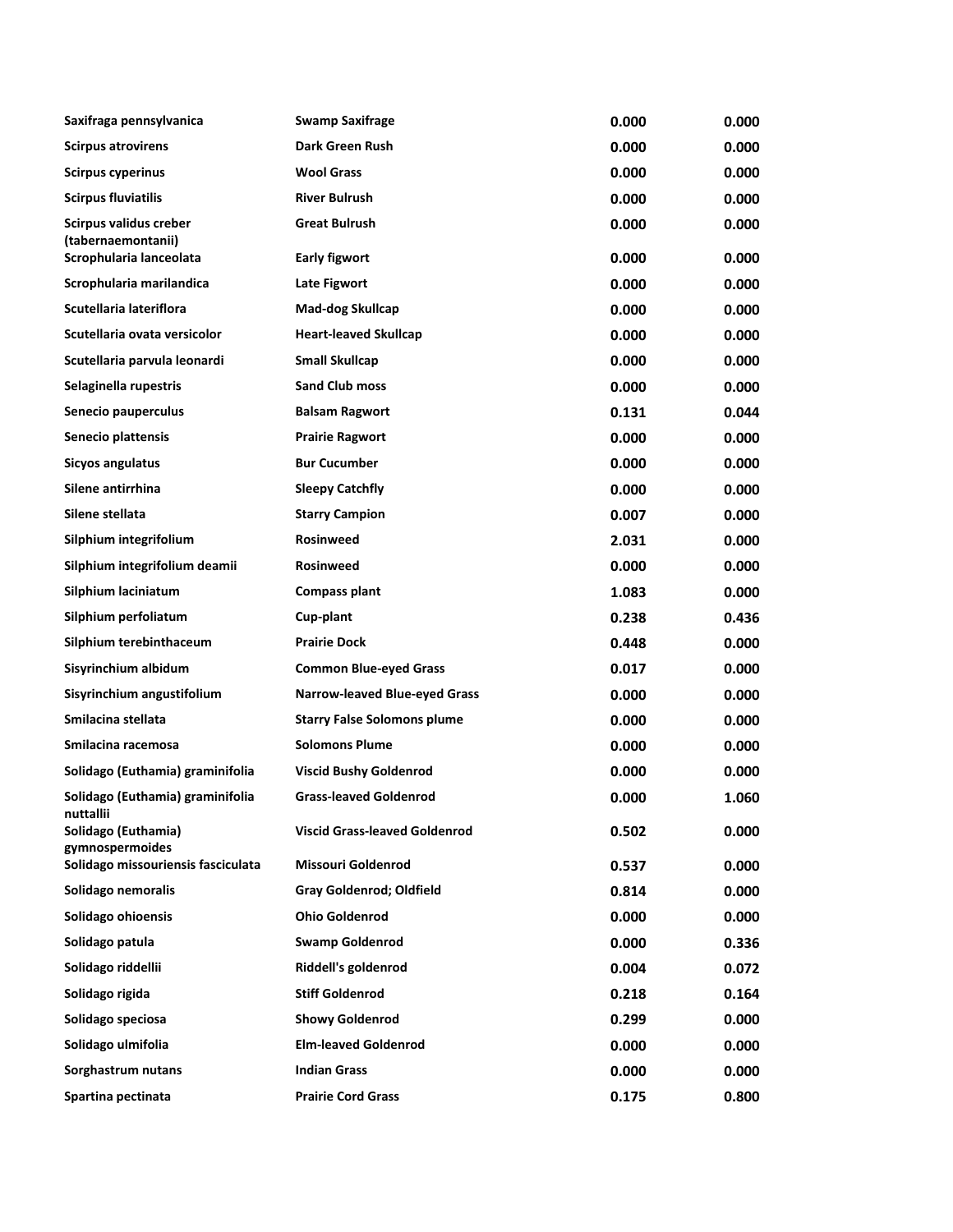| Specularia (Triodanis) perfoliata             | <b>Venus' Looking Glass</b>                        | 0.000 | 0.000 |
|-----------------------------------------------|----------------------------------------------------|-------|-------|
| Spiraea alba                                  | <b>Meadowsweet</b>                                 | 0.020 | 0.192 |
| Spiranthes cernua                             | <b>Nodding Ladies Tresses</b>                      | 0.000 | 0.000 |
| <b>Spiranthes lacera</b>                      | <b>Slender Ladies Tresses</b>                      | 0.000 | 0.000 |
| Sporobolus cryptandrus                        | <b>Sand Dropseed</b>                               | 0.000 | 0.000 |
| Sporobolus heterolepis                        | <b>Prairie Dropseed</b>                            | 0.000 | 0.000 |
| Stachys palustris homotricha                  | Woundwort                                          | 0.002 | 0.032 |
| Stipa spartea                                 | <b>Porcupine Grass</b>                             | 0.000 | 0.000 |
| <b>Symplocarpus foetidus</b>                  | <b>Skunk Cabbage</b>                               | 0.000 | 0.000 |
| ***<br>Talinum rugospermum                    | <b>Sand Fameflower</b>                             | 0.000 | 0.000 |
| Tephrosia virginiana                          | <b>Goat's Rue</b>                                  | 0.000 | 0.000 |
| <b>Teucrium canadense</b>                     | American Germander (Wood<br>Sage)                  | 0.000 | 0.000 |
| <b>Teucrium occidentale</b>                   | <b>Gray Germander</b>                              | 0.000 | 0.000 |
| Thalictrum dasycarpum                         | <b>Purple Meadow Rue</b>                           | 0.000 | 0.000 |
| <b>Tradescantia ohiensis</b>                  | <b>Ohio Spiderwort</b>                             | 0.838 | 0.000 |
| <b>Trillium recurvatum</b>                    | Red (Prairie) Trillium                             | 0.000 | 0.000 |
| Triosteum aurantiacum                         | <b>Early Horse Gentian (Orange-</b><br>fruited)    | 0.000 | 0.000 |
| Triosteum perfoliatum                         | <b>Horse Gentian</b><br>(Feverwort)(Tinker's Weed) | 0.079 | 0.000 |
| Verbena hastata                               | <b>Blue Vervain</b>                                | 0.655 | 0.428 |
| Verbena stricta                               | <b>Hoary Vervain</b>                               | 0.203 | 0.000 |
| Verbena urticifolia                           | <b>Hairy White Vervain</b>                         | 0.031 | 0.000 |
| Vernonia fasciculata                          | <b>Common Ironweed</b>                             | 3.600 | 0.000 |
| Veronicastrum virginicum                      | <b>Culver's Root</b>                               | 0.568 | 0.920 |
| Viburnum lentago                              | <b>Nannyberry Viburnum</b>                         | 0.000 | 0.000 |
| Viburnum prunifolium                          | <b>Black Haw</b>                                   | 0.000 | 0.000 |
| Viola fimbriatula                             | <b>Sand Violet</b>                                 | 0.000 | 0.000 |
| Viola lanceolata                              | <b>Lance-leaved Violet</b>                         | 0.000 | 0.000 |
| Viola pedata lineariloba                      | <b>Birdsfoot Violet</b>                            | 0.000 | 0.000 |
| Viola pedatifida                              | <b>Prairie Violet</b>                              | 0.000 | 0.000 |
| Viola sagittata                               | <b>Arrow-leaved violet</b>                         | 0.000 | 0.000 |
| Viola sororia (pratincola) (<br>papilionacea) | <b>Common blue Violet</b>                          | 0.000 | 0.000 |
| Viola subsinuata (triloba)                    | <b>Lobed Blue Violet</b>                           | 0.000 | 0.000 |
| Wulfenia bullii *** (Besseya)                 | <b>Kittentails</b>                                 | 0.000 | 0.000 |
| Zizia aptera                                  | <b>Heart-leaved Meadow Parsnip</b>                 | 0.000 | 0.000 |
| Zizia aurea                                   | <b>Golden Alexanders</b>                           | 1.310 | 1.536 |
|                                               | <b>Common Water Plantain</b>                       | 0.000 | 0.000 |
|                                               |                                                    | 0.000 | 0.000 |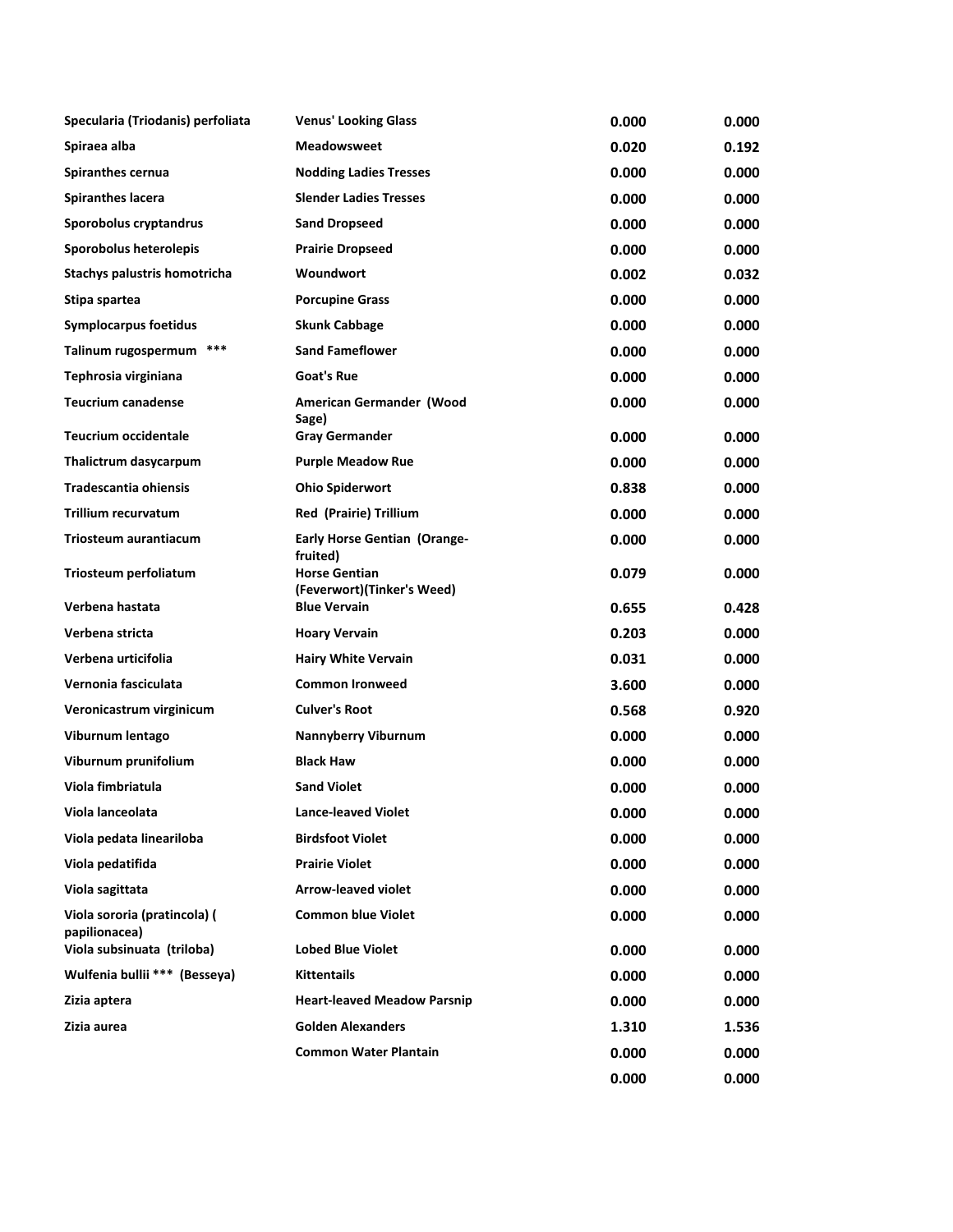|                                                                            |            | 0.000 | 0.000 |
|----------------------------------------------------------------------------|------------|-------|-------|
| <b>ODD MIXES</b>                                                           |            | 0.000 | 0.000 |
| mo gr grass leaved gr oldfield                                             |            | 0.000 | 0.000 |
| TCP - Dry, dry mesic, Cor pal, Amo can, Par int, great mix                 |            | 0.000 | 0.000 |
| <b>TCP - Aster mix</b>                                                     |            | 0.000 | 0.000 |
| Wet sedges and juncus                                                      |            | 0.000 | 0.000 |
| <b>WET MIX 2011</b>                                                        | 14 species | 0.000 | 3.760 |
| Wet Aster mix                                                              |            | 0.131 | 0.452 |
| Mesic mix                                                                  |            | 0.000 | 0.000 |
| Savanna mix 2011 - Eup pur, Ast sho,<br>Pre alt, Hie can, Cin arv          | 5 species  | 0.000 | 0.000 |
| <b>Bills Mesic mix</b>                                                     |            | 0.000 | 0.000 |
| <b>Mesic mix</b>                                                           |            | 0.000 | 0.000 |
| dry mix                                                                    |            | 0.000 | 0.000 |
| dry mesic mix                                                              |            | 0.000 | 0.000 |
| Aster mix: smooth, sky blue                                                |            | 0.000 | 0.000 |
| solidago miss, oldfield, grassleaved                                       |            | 0.000 | 0.000 |
| <b>Wool grass and Bullrush</b>                                             |            | 0.000 | 0.000 |
| Weedy species-Rat pin, Men fit, etc                                        |            | 0.000 | 0.000 |
| Seed stripped Little blue                                                  |            | 0.000 | 0.000 |
| Combine Little blue yellow house                                           | 8.199      | 0.000 |       |
| Little blue mixed with thimble                                             |            | 1.417 | 0.000 |
| little blue mixed with il ticktrefoil                                      |            | 0.000 | 0.000 |
| Little blue with cut stems no pure seed in 2012 and 2013                   | 0.000      | 0.000 |       |
| Thimble weed mixed with little blue                                        | 0.000      | 0.000 |       |
| <b>Dropseed Garden Combine Mix</b>                                         |            | 5.240 | 0.000 |
| Northern Drop seed cut with stems                                          |            | 0.000 | 0.000 |
| bushy, hairy pin weed and frost weed                                       |            | 0.000 | 0.000 |
| sweet ever, lia asp, rose, purple love,                                    |            | 0.000 | 0.000 |
| woodland grass mix                                                         |            | 0.000 | 0.000 |
| prairie coreopsis and w sunflower                                          | 0.000      | 0.000 |       |
| bicnells sedge and Sally's sedgemeadow crew mistake mixed them<br>together |            | 0.000 | 0.000 |
| tall grasses combine - big blue and indian                                 |            | 0.249 | 0.000 |
| woodland grass mix                                                         | 0.000      | 0.000 |       |
| Ayres Hallowell mix 37 species for uplands                                 | 0.000      | 0.000 |       |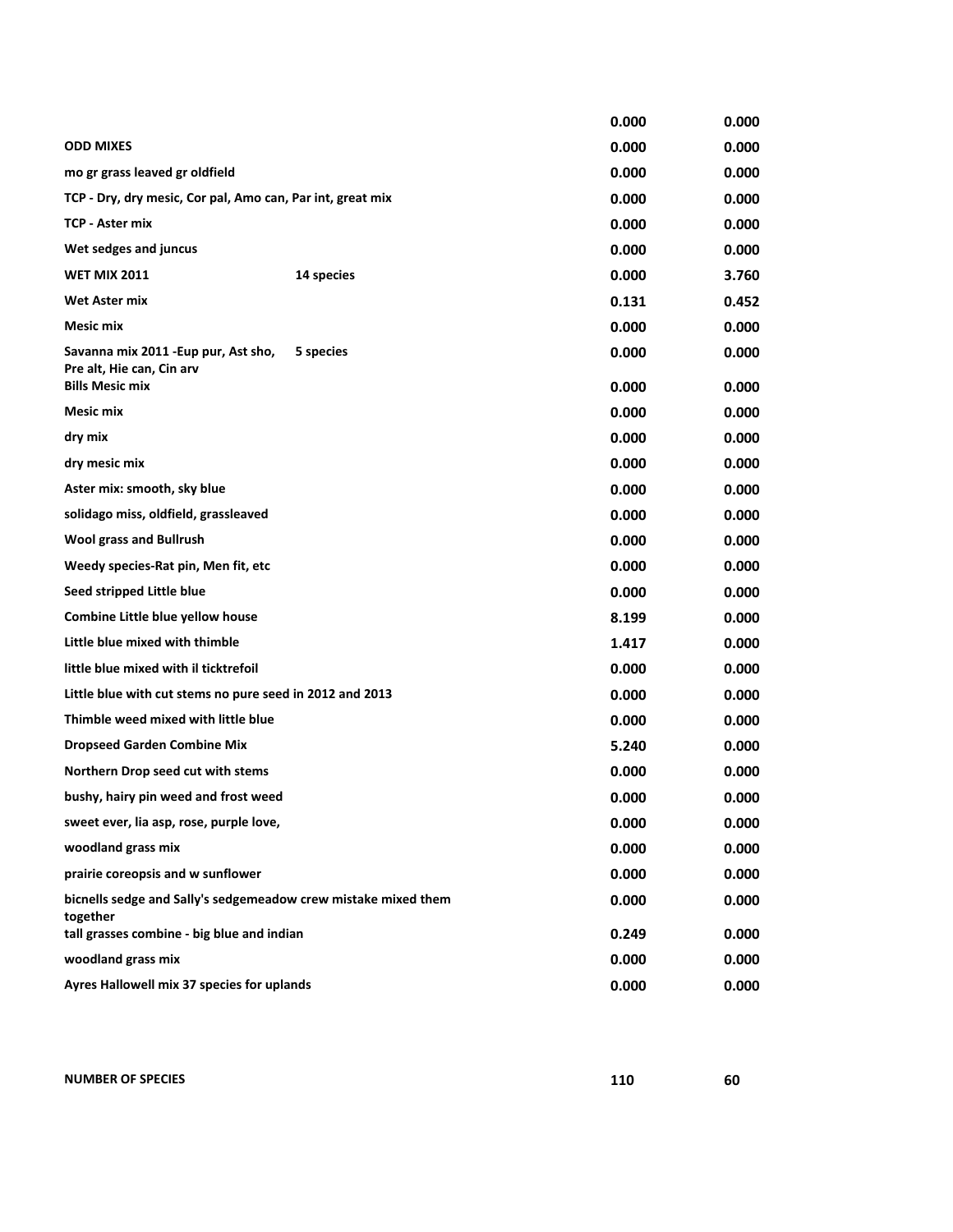### **Lessons Learned:**

Engineer estimated project without contractor looking at project. Have contractor give work estimate. We barely made it. Total earth moving cost was 30k.

### **Maps: in folder**

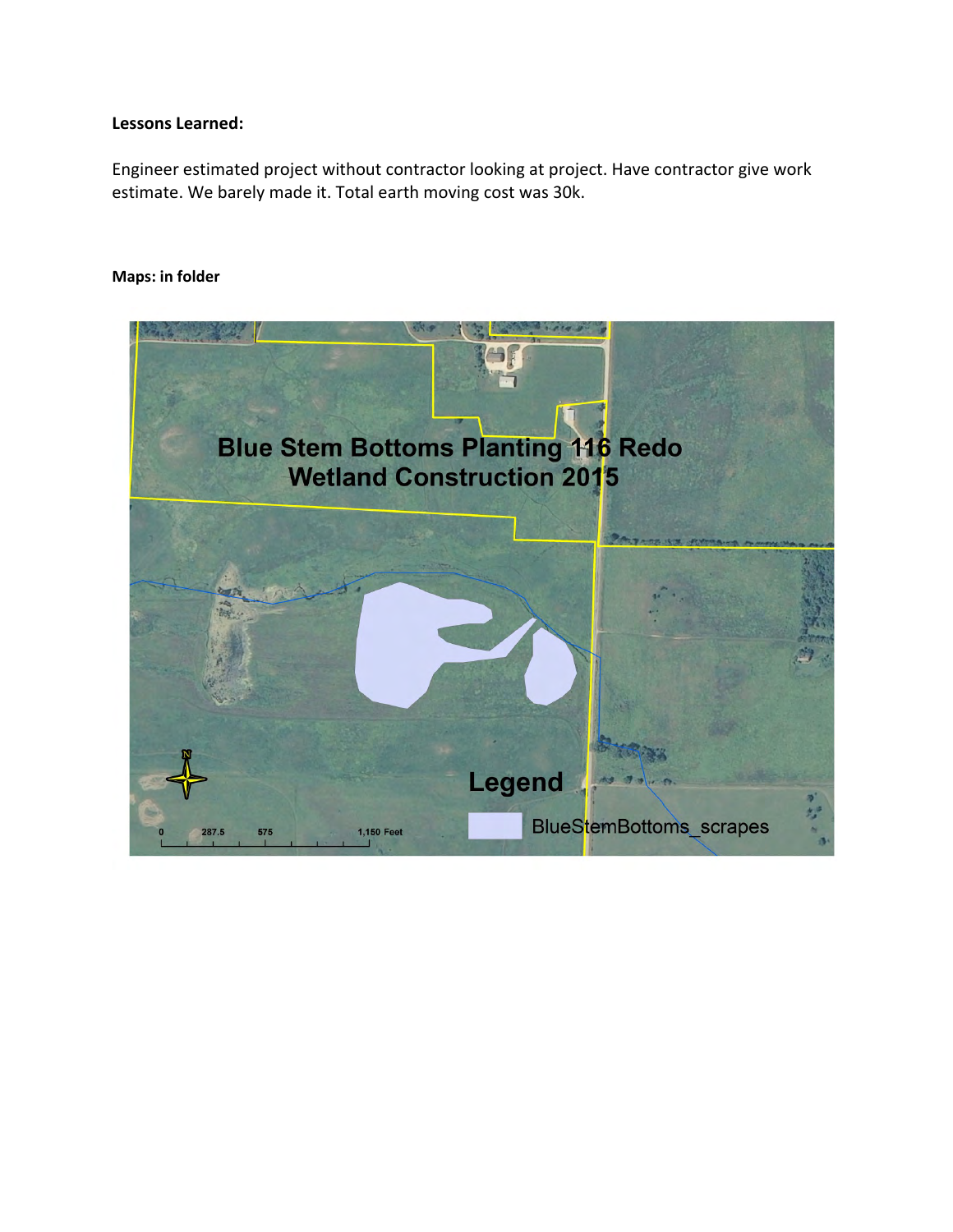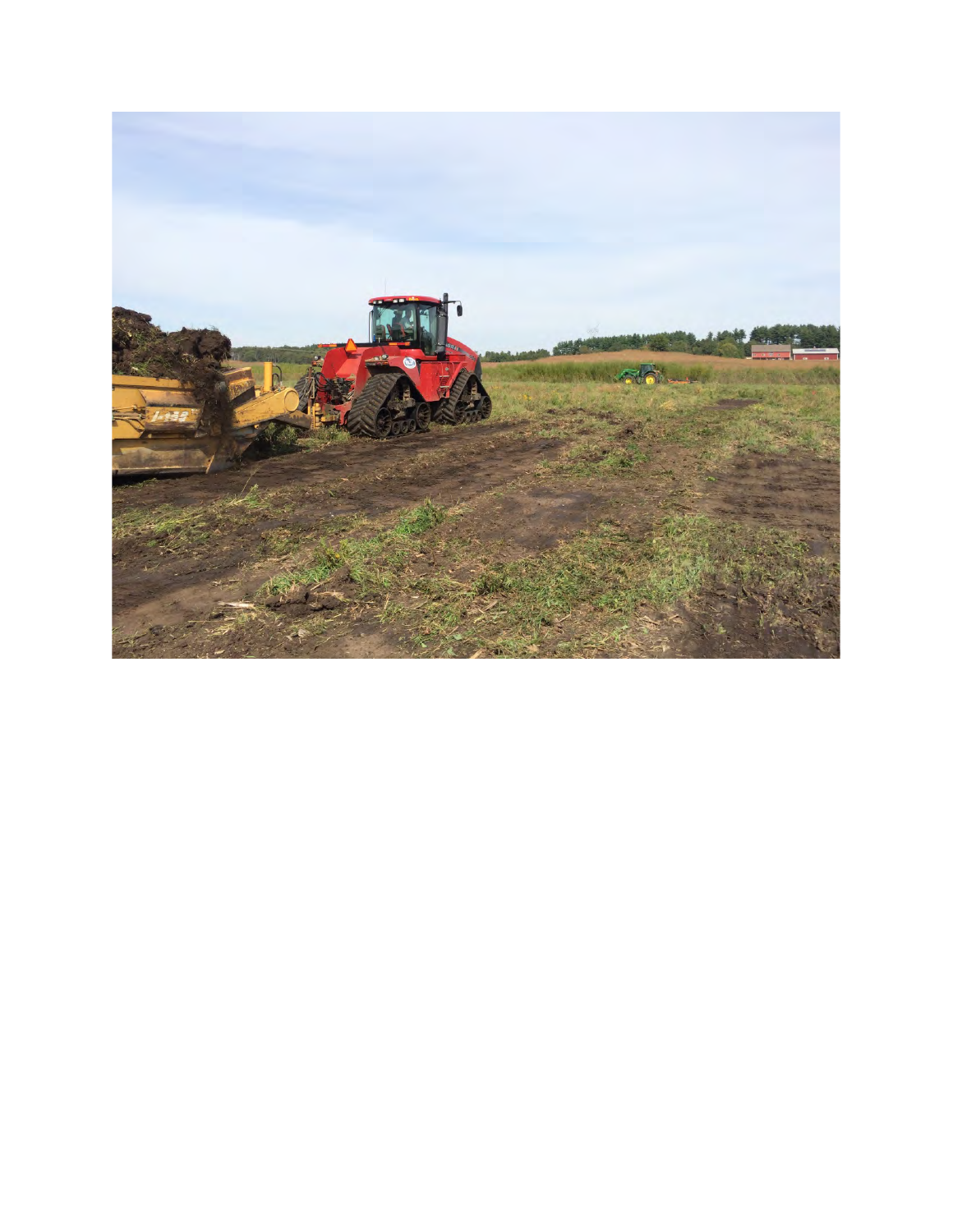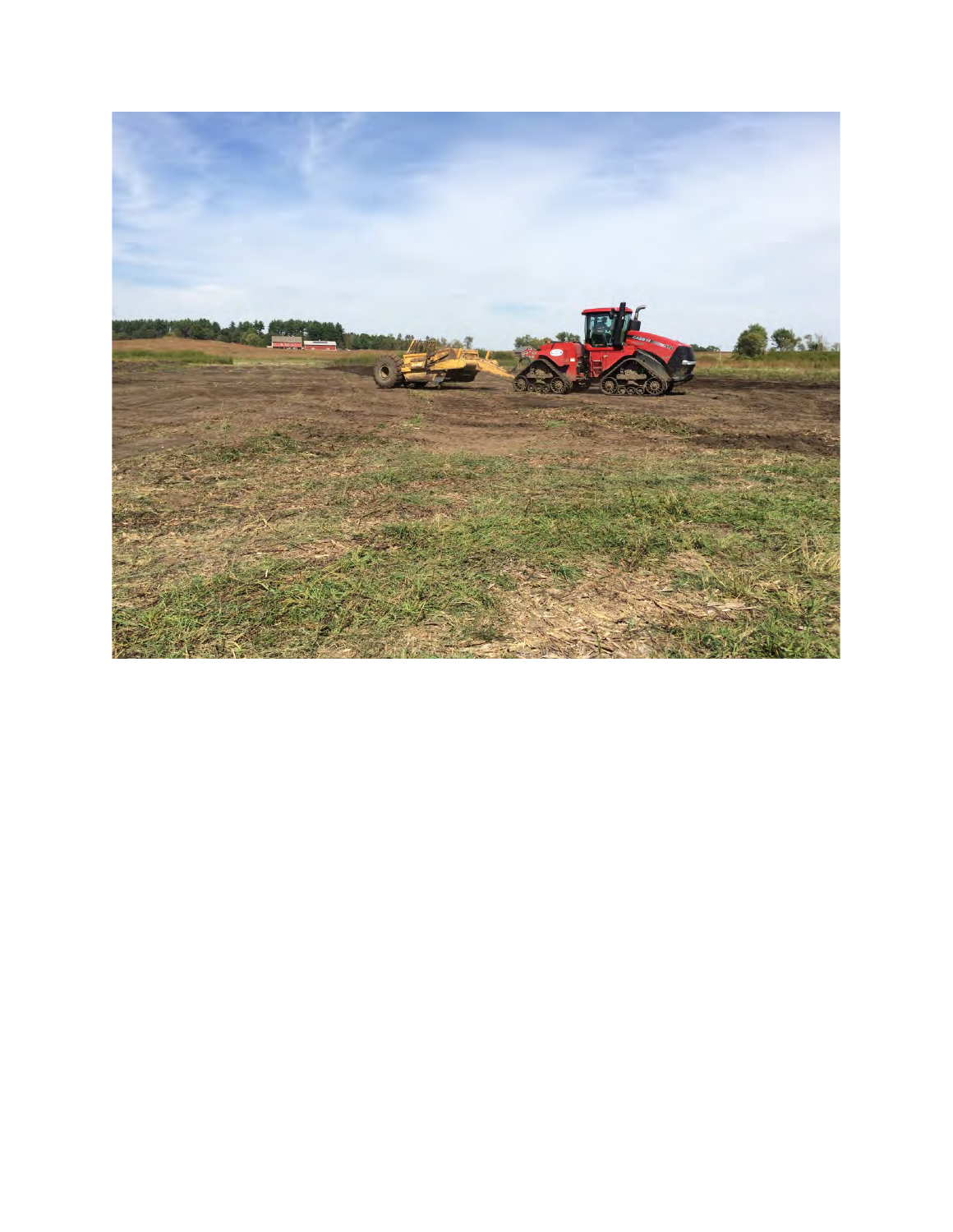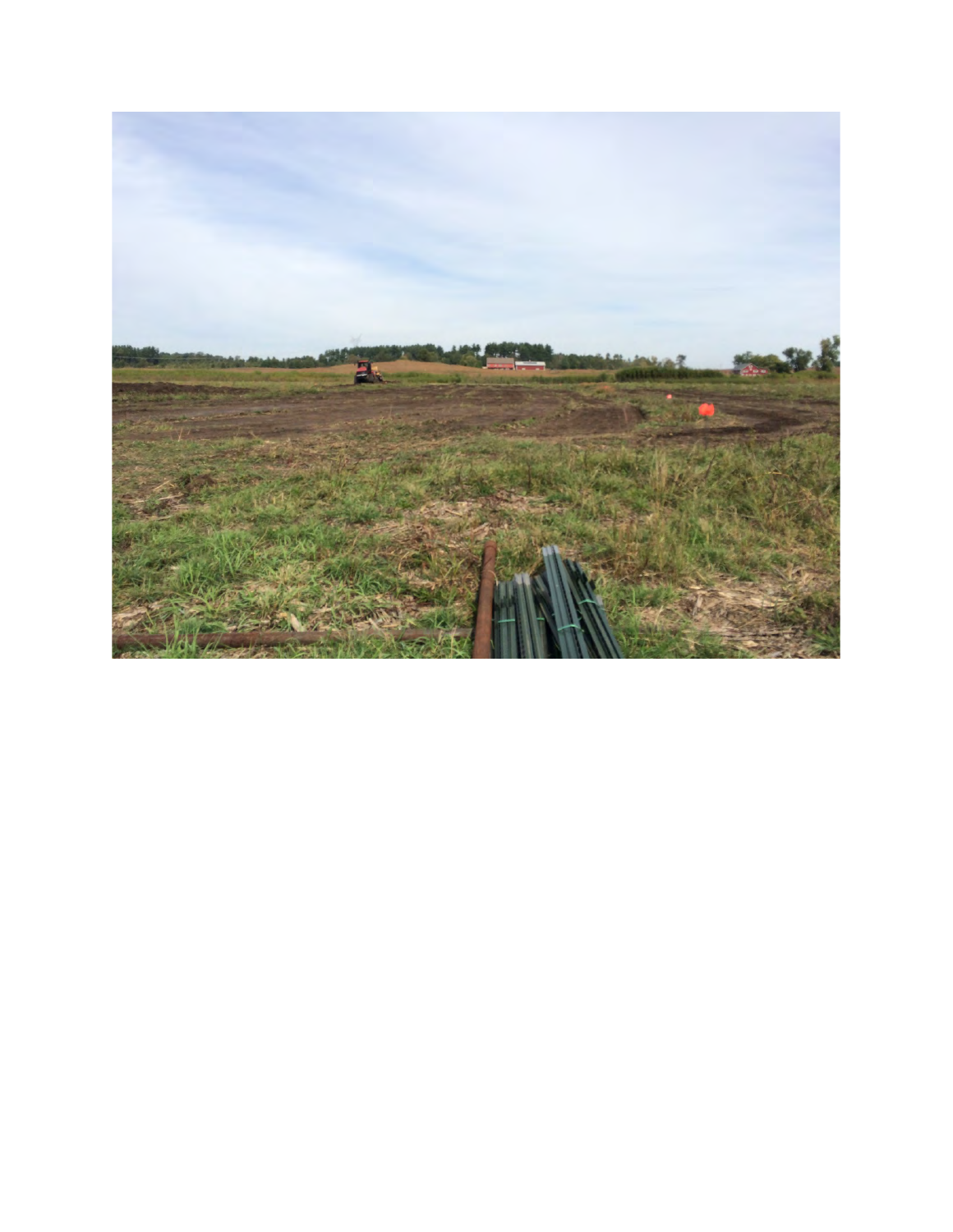

l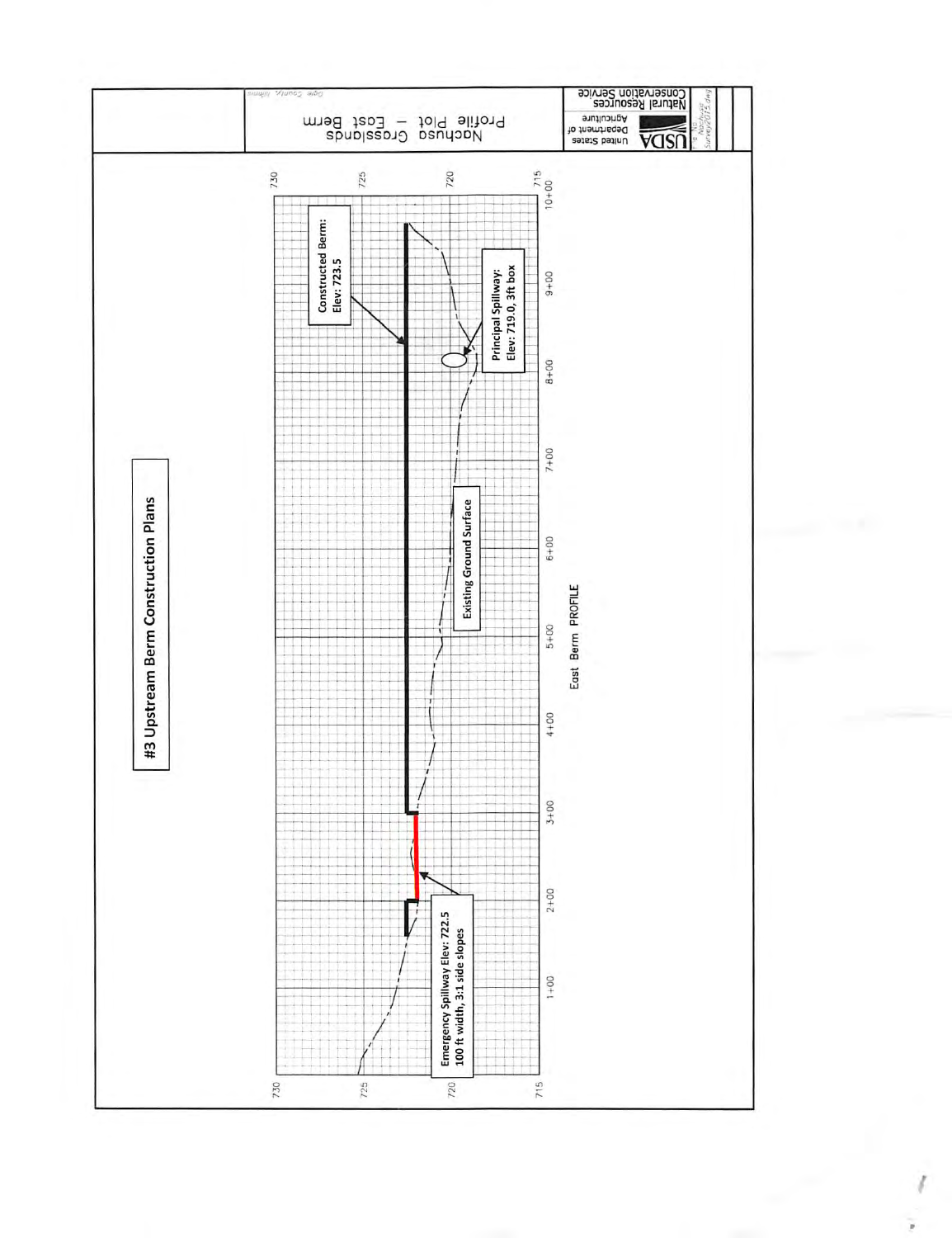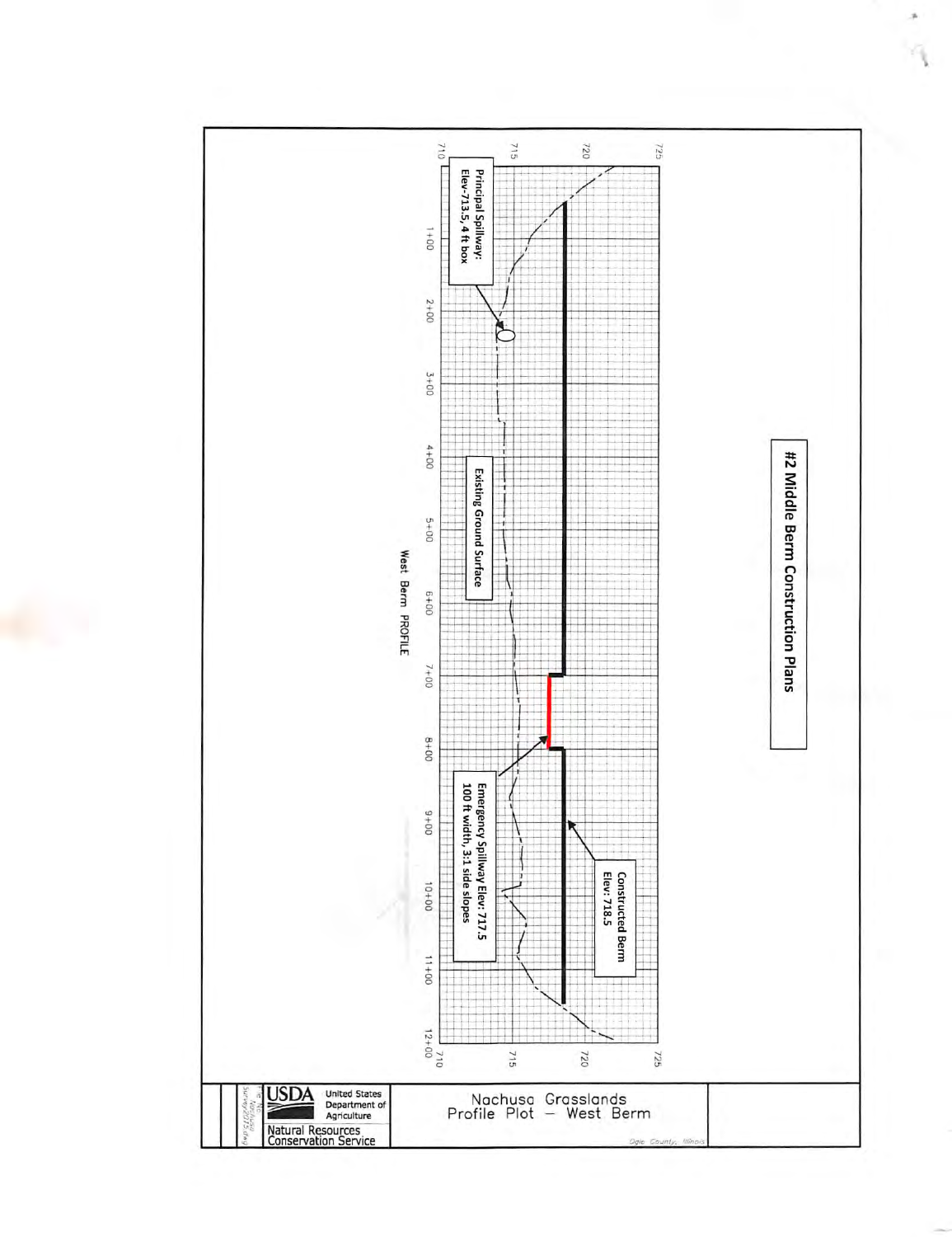# #3-Upstream Berm:

## -Average excavation depth for wetland is 2.5 ft -add 0.4 ft to Top of Berm Elev for settlement